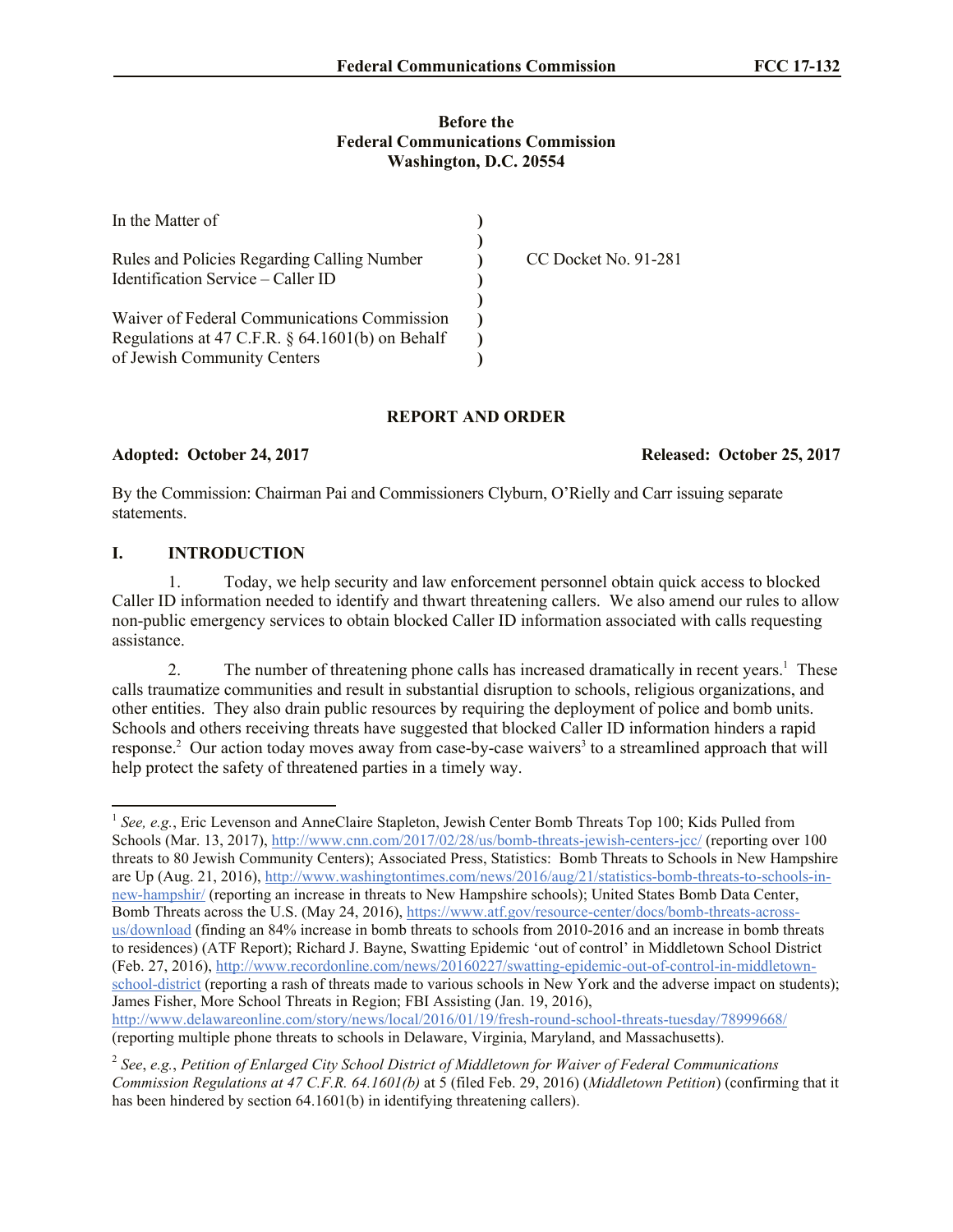# **II. BACKGROUND**

# **A. The CPN Rules**

3. In 1994, the Commission adopted rules that require common carriers using Signaling System 7 (SS7) to transmit the Calling Party Number  $(CPN)^4$  on interstate calls to interconnecting carriers.<sup>5</sup> The Commission concluded that passage of CPN over interstate facilities made possible a wide range of services, and that promoting the development of such services was consistent with the Commission's responsibilities under the Communications Act of 1934, as amended (the Act).<sup>6</sup> In particular, the Commission concluded that requiring CPN transmission would bring consumers more rapid and efficient service, and encourage the introduction of new technologies and services to the public.<sup>7</sup>

4. In adopting this requirement, however, the Commission recognized that unrestricted CPN transmission could intrude upon the privacy interests of calling parties wishing to remain anonymous.<sup>8</sup> Therefore, the Commission established privacy options to allow callers to restrict the transmission of their telephone numbers. 9 For example, the Commission's rules require carriers using SS7 to recognize the dialing of  $*67$  as a request that the carrier not pass the calling party's number.<sup>10</sup> Section 64.1601(b) of the Commission's rules provides that "[n]o common carrier subscribing to or offering any service that delivers CPN may override the privacy indicator associated with an interstate call."<sup>11</sup>

5. The former Common Carrier Bureau and the Consumer and Governmental Affairs Bureau (CGB or the Bureau) have granted limited waivers of the CPN privacy options in specific

## (Continued from previous page)

3 *See*, *e.g.*, *Rules and Policies Regarding Calling Number Identification Service – Caller ID; Petition of National Aeronautics and Space Administration for Waiver of Federal Communications Commission Regulations at 47 CFR*  § *64.1601(b)*, CC Docket No. 91-281, Order, 27 FCC Rcd 5704 (CGB 2012) (*NASA Order*); *Rules and Policies Regarding Calling Number Identification Service – Caller ID, Petition of Enlarged City School District of Middletown for Waiver of Federal Communications Commission Regulations at 47 CFR 64.1601(b)*, CC Docket No. 91-281, Order, 31 FCC Rcd 3565 (CGB 2016) (*Middletown Order*).

<sup>4</sup> The Commission's rules define CPN as "the subscriber line number or the directory number contained in the calling party number parameter of the call set-up message associated with an interstate call on a Signaling System 7 network." 47 CFR § 64.1600(e). Associated with the CPN is a Privacy Indicator "that indicates whether the calling party authorizes presentation of the calling party number to the called party." 47 CFR § 64.1600(j).

5 *See Rules and Policies Regarding Calling Number Identification Service – Caller ID*, CC Docket No. 91-281, Report and Order and Further Notice of Proposed Rulemaking, 9 FCC Rcd 1764 (1994) (*Caller ID Order*); *see also* 47 CFR § 64.1601(a).

<sup>6</sup> *Caller ID Order*, 9 FCC Rcd at 1769, para. 34.

7 *Id.* at 1766, para. 8.

8 *Id.* at 1769, para. 34.

9 *See* 47 CFR § 64.1601(b); *see also Rules and Policies Regarding Calling Number Identification Service – Caller ID*, Memorandum Opinion and Order on Reconsideration, Second Report and Order and Third Notice of Proposed Rulemaking, CC Docket No. 91-281, 10 FCC Rcd 11700, 11728-29, paras. 81-84 (1995) (*Caller ID Reconsideration Order*).

 $10$  47 CFR § 64.1601(b). In addition, carriers providing privacy on all calls dialed from a particular line will recognize dialing \*82 as a caller's request that the CPN be passed through on an interstate call. *See Caller ID Reconsideration Order*, 10 FCC Rcd at 11728-29, paras. 81-84; *see also* 47 CFR § 64.1601(b).

 $11$  Section 64.1601(b) also provides that, "[c]arriers must arrange their CPN-based services, and billing practices, in such a manner that when a caller requests that the CPN not be passed, a carrier may not reveal that caller's number or name, nor may the carrier use the number or name to allow the called party to contact the calling party." 47 CFR § 64.1601(b).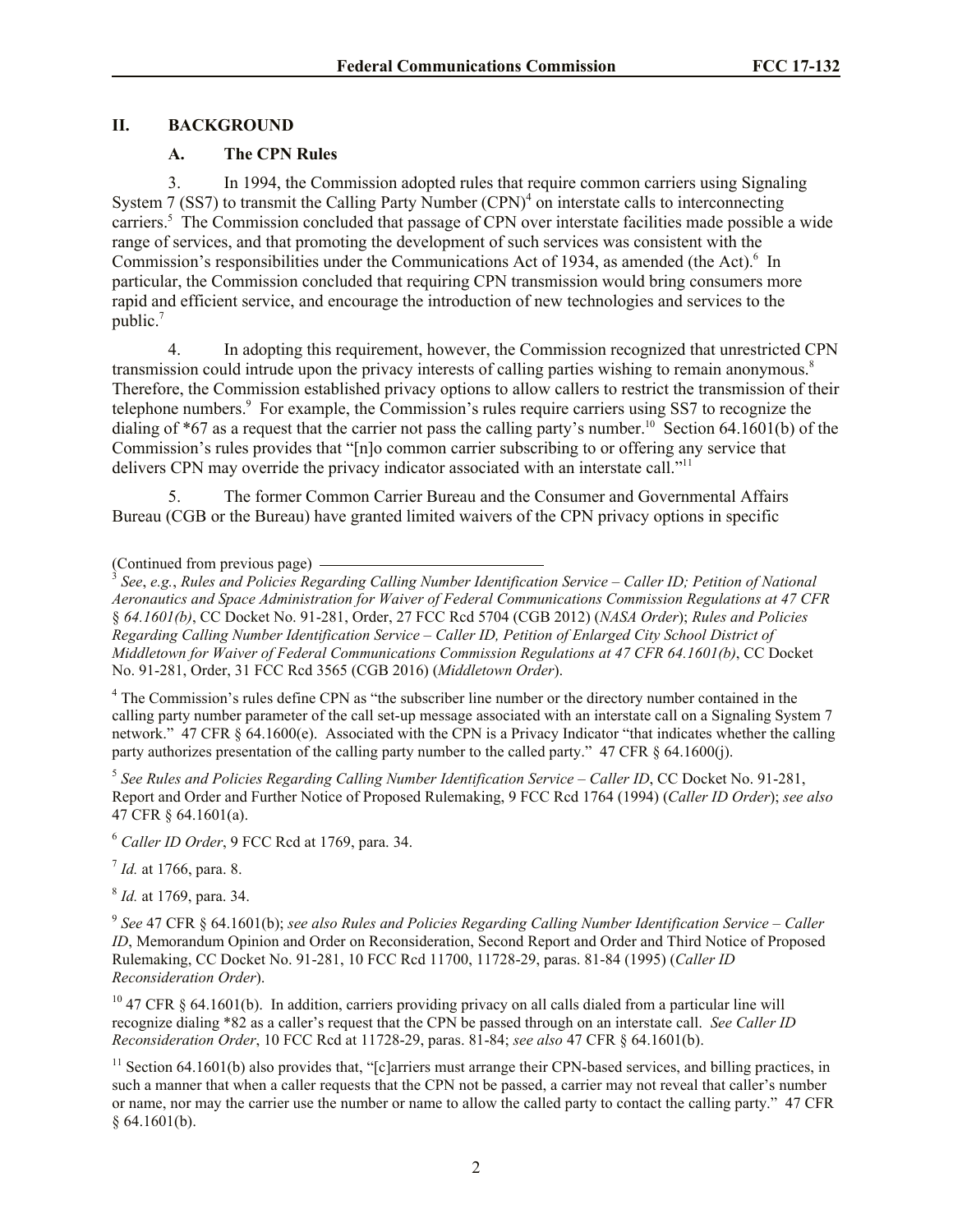instances where requesting parties have demonstrated that such waivers serve the public interest.<sup>12</sup> For example, the Bureau has waived the rule in response to requests from school districts that had received bomb threats, while at the same time ensuring that access to CPNs would be very limited.<sup>13</sup> In addition, the Commission has found that in certain limited circumstances, the privacy requirements for CPN-based services should not apply to delivery of the CPN to a public agency's emergency line, a poison control line, or in conjunction with 911 emergency services. $14$ 

# **B. The Notice of Proposed Rulemaking**

6. In the June 2017 *Caller ID NPRM*, the Commission proposed to amend its rules to ensure that security and law enforcement personnel have quick access to the Caller ID information they need to identify and thwart threatening callers, without the regulatory delay inherent in applying for and being granted a waiver of the rules.<sup>15</sup> The *Caller ID NPRM* proposed an exemption from privacy protections that would allow the provision of blocked Caller ID information in the limited case of threatening calls.<sup>16</sup> It also sought comment on how to define a "threatening call"<sup>17</sup> and on whether to require anyone seeking blocked Caller ID information to do so in conjunction with a law enforcement agency to ensure that the called party is not attempting to circumvent the privacy obligations of the rule by reporting a false threat.<sup>18</sup> Finally, the Commission asked whether to extend an existing exemption for public emergency services to non-public entities that provide emergency services, such as private ambulance companies, so that they can readily obtain blocked Caller ID information for callers who request assistance.<sup>19</sup> Eight entities and individuals filed comments and three entities filed reply comments in response to the *Caller ID NPRM*, and all support addressing the problem of threatening calls with blocked Caller ID, albeit with varying recommendations on how to do so.<sup>20</sup>

<sup>13</sup> *See, e.g.*, *id.*, 31 FCC Rcd at 3567-58, paras. 5-8; *Liberty School Order*, 28 FCC Rcd at 6414-15, paras. 5-6.

<sup>14</sup> *Caller ID Order*, 9 FCC Rcd at 1770, para. 37; *see also* 47 CFR § 64.1601(d)(4)(ii). Our rules also exempt "legally authorized call tracing or trapping procedures specifically requested by a law enforcement agency." 47 CFR § 64.1601(d)(4)(iii).

<sup>15</sup> Rules and Policies Regarding Calling Number Identification Service — Caller ID, CC Docket No. 91-281, Notice of Proposed Rulemaking, 2017 WL 2714970 (2017) (*Caller ID NPRM*).

<sup>16</sup> *Id.* at para. 1.

<sup>17</sup> *Id.* at para. 12.

<sup>18</sup> *Id*. at para. 13.

<sup>19</sup> *Id*. at para. 14.

 $\overline{\phantom{a}}$ <sup>12</sup> *See INSIGHT 100 Petition for Waiver of § 64.1601(b) Regarding the Transmission of Calling Party Number*, CC Docket No. 91-281, Memorandum Opinion and Order, 17 FCC Rcd 223 (CCB 2002) (*INSIGHT Order*) (waiving section 64.1601(b) on behalf of certain universities and hospitals); *Rules and Policies Regarding Calling Number Identification Service – Caller ID; Petition of Chevrah Hatzalah Volunteer Ambulance Corps Inc. for Waiver of Section 1601(b) of the Commission's Rules – Blocked Telephone Numbers*, CC Docket No. 91-281, Order, 28 FCC Rcd 1253 (CGB 2013) (*Hatzalah Order*); *Petition of Liberty Public School District for Waiver of Federal Communications Commission Regulations at 47 CFR § 64.1601(b)*, CC Docket No. 91-281, Memorandum Opinion and Order, 28 FCC Rcd 6412 (CGB 2013) (*Liberty School Order*); *Middletown Order,* 31 FCC Rcd at 3565.

<sup>20</sup> *See*, *e.g.*, AT&T Services Aug. 21, 2017 Comments at 1 (AT&T Comments) ("AT&T strongly supports the adoption of an additional exception the Caller ID privacy rules . . . the Commission should structure this exception to be consistent with the requirement for carriers' . . . established by the Electronic Communications Privacy Act (ECPA)."); Chevrah Hatzalah Volunteer Ambulance Corps Inc. Aug. 21, 2017 Comments at 3 (Hatzalah Comments) ("Hatzalah strongly supports the Commission's efforts to help combat the rise in threatening phone calls."); CTIA Aug. 21, 2017 Comments at 1 (supporting quick access to blocked Caller ID, but expressing a preference for the Commission continuing to use the waiver process). In addition, AT&T suggests that the Commission undertake further efforts to thwart Caller ID "spoofing." AT&T Aug. 21, 2017 Comments at 6. "Spoofing" occurs when a caller deliberately falsifies the information transmitted to the called party's Caller ID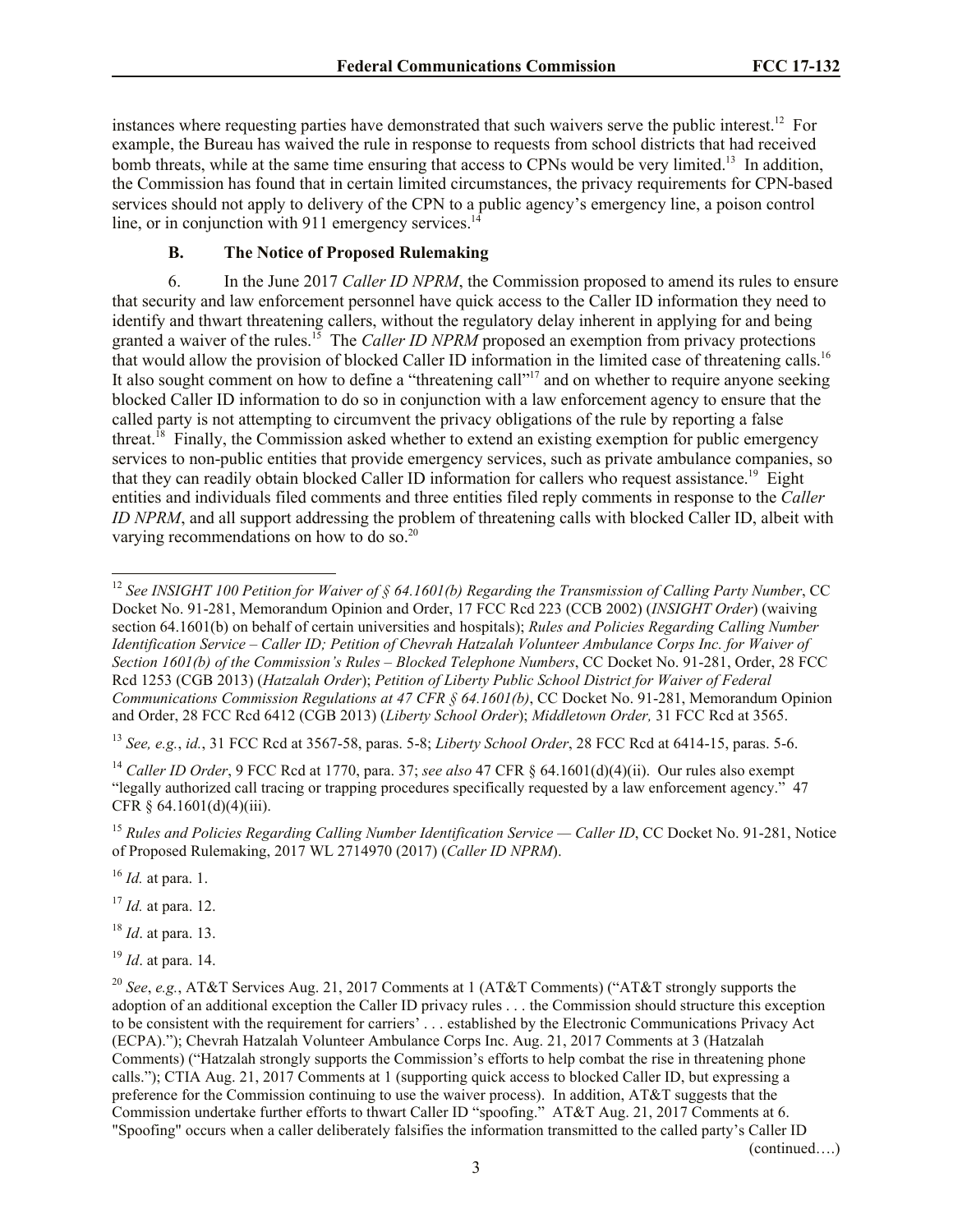## **III. DISCUSSION**

# **A. Caller ID Exemption for Threatening Calls**

7. *The Need for an Exemption*.We modify our Caller ID rules to exempt threatening calls from the CPN privacy rules so that security personnel and law enforcement have quick access to information they need to aid their investigations. We agree with the vast majority of commenters that the exemption promotes public safety.<sup>21</sup> AT&T, for example, "strongly supports" an additional exemption under the Caller ID rules, saying that blocked Caller ID "may impede law enforcement investigations of threatening calls and hinder responses to these threats."<sup>22</sup> The record shows that even when a threatening call proves to be a hoax, it can nonetheless result in substantial disruption and expenditure of public resources by law enforcement.<sup>23</sup> Moreover, one party argues that a permanent amendment to the rules outlining how blocked Caller ID information can be disclosed would "permit[] law enforcement agencies to know with certainty what their investigative rights and responsibilities will be when their constituents are threatened."<sup>24</sup>

8. The need for the exemption is illustrated by reports of widespread and increasing numbers of threatening calls that have targeted schools, religious organizations, and other entities. One recent study found that the incidents of bomb threats made to schools from 2011-16 increased by 1,461 percent, and that more than half of such threats were made by phone.<sup>25</sup> Similarly, a 2016 report from the Bureau of Alcohol, Tobacco, Firearms and Explosives describes a substantial increase in bomb threats to schools and residences.<sup>26</sup> Media reports confirm this disturbing trend.<sup>27</sup> Although the record does not indicate how often threatening callers use the privacy indicators required by section 64.1601(b), parties seeking waiver of the rule have asserted that they frequently do so.<sup>28</sup>

 $21$  Comments filed in response to the recent waiver request from Jewish Community Centers have suggested that the Commission broaden the scope to allow law enforcement to obtain the Caller ID of any threatening caller. *See* TDR Technologies Mar. 17 Comments at 3; Shira Fischer Mar. 17 Comments; Rachel Mar. 17 Comments ("If someone is making a threat to the life or physical safety of someone else, they should not be able to benefit from telephone privacy protections.").

<sup>22</sup> AT&T Aug. 21, 2017 Comments at 1; *see also* Hatzalah Aug. 21, 2017 Comments at 3.

<sup>23</sup> *See Middletown Petition* at 5.

 $24$  E-Rate Aug. 21, 2017 Comments at 2.

<sup>25</sup> *See* Dr. Amy Klinger and Amanda Klinger, Esq., Bomb Incidents in Schools: An Analysis of 2015-16 School Year, http://eschoolsafety.org/bir-2016/ (last visited Sept. 27, 2017).

<sup>26</sup> *See* ATF Report: https://www.atf.gov/resource-center/docs/bomb-threats-across-us/download (finding an 84% increase in bomb threats to schools from 2010-2016 and a 184% increase in bomb threats to residences from 2013- 14).

<sup>27</sup> *See supra* n.1.

<sup>28</sup> *See*, *e.g.*, *Petition of National Aeronautics and Space Administration for Waiver of Federal Communications Commission Regulations at 47 C.F.R. 64.1601(b)* at 3 (filed Nov. 6, 2006) (confirming that "parties perpetrating these calls often use the CPN restrictions in order to prevent authorities from timely identifying their location"); *Petition of Liberty Public School District for Waiver of Federal Communications Commission Regulations at 47* 

<sup>(</sup>Continued from previous page)

display to disguise their identity. Spoofing is often used to trick the called party into giving away valuable personal information so it can be used in fraudulent activity. Federal law prohibits spoofing with the intent to defraud, cause harm, or wrongfully obtain anything of value. 47 U.S.C. § 227(e)(1); *see also* 47 CFR § 64.1604(a); Federal Communications Commission, Spoofing and Caller ID, https://www.fcc.gov/consumers/guides/spoofing-and-callerid (last visited Sept. 19, 2017). We are addressing Caller ID spoofing in other proceedings. *In the Matter of Call Authentication Trust Anchor*, Notice of Inquiry, Docket No. 17-97 (2017); *see also* AT&T Aug. 21, 2017 Comments at 6-7; Louis Taff Aug. 16, 2017 Comments at 2.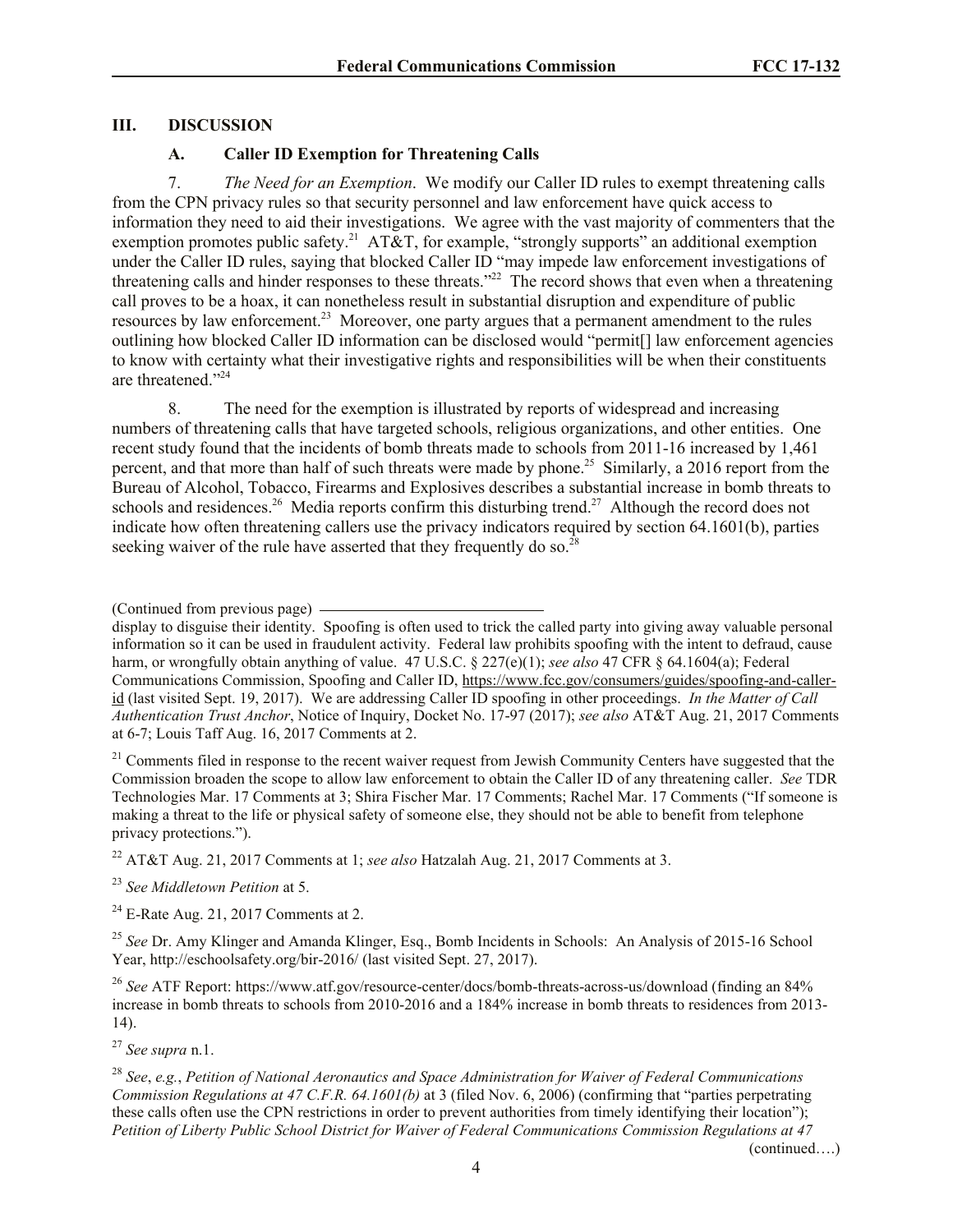9. This new exemption is consistent with the Commission's prior approach in this area. The Commission has previously concluded, for example, that to the extent Caller ID services are used to deliver emergency services, privacy requirements should not apply to delivery of CPN to a public agency's emergency lines, a poison control line, or in conjunction with 911 emergency services.<sup>29</sup> In these instances, the Commission concluded that Caller ID blocking mechanisms could jeopardize emergency services and therefore pose a serious threat to safety. We believe that threatening calls present equally compelling circumstances in which the need to ensure public safety, in accordance with the Commission's fundamental statutory mission,<sup>30</sup> outweighs any CPN privacy interest of the threatening caller.

10. We disagree with the sole commenter who urges us to not adopt an exemption but instead continue to issue case-by-case waivers, albeit on a streamlined basis.<sup>31</sup> The waiver process, even if streamlined, would not provide equivalent benefits in combatting threatening calls. Investigation of these cases can depend on immediate action to stop a potentially catastrophic event.<sup>32</sup> An exemption would allow for virtually immediate access to blocked Caller ID information upon proper request in threatening situations. We thus agree with the commenters who point out that threatening calls should be addressed immediately through an exemption in our rules rather than a case-by-case waiver process.<sup>33</sup>

11. We also disagree with commenters who urge that carriers should have discretion to decline law enforcement requests to get Caller ID information.<sup>34</sup> CTIA claims that a mandate is not necessary, noting both the industry's long and successful track record of cooperation with law enforcement and that the Electronic Communications Privacy Act (ECPA)<sup>35</sup> utilizes a voluntary disclosure provision.<sup>36</sup> While we believe that the industry's record may indeed be laudatory, we conclude that mandatory disclosure is essential to our exemption.<sup>37</sup> The record reveals no scenarios where a

*C.F.R. 64.1601(b)* at 5 (filed Apr. 22, 2007) (confirming use of CPN restrictions by threatening callers); *Middletown Petition* at 5.

<sup>29</sup> 47 CFR § 64.1601(d); *Caller ID Order*, 9 FCC Rcd at 1770, para. 37.

<sup>30</sup> See 47 U.S.C. § 151 (creating the FCC "[f]or the purpose of regulating interstate and foreign communication ... so as to make available . . . a . . . communication service . . . for the purposes of promoting safety of life and property through the use of wire and radio communications").

<sup>31</sup> CTIA Aug. 21, 2017 Comments at 11.

<sup>32</sup> *See* E-Rate Aug. 21, 2017 Comments ("A late waiver may ultimately lead to the [perpetrator] of the threatening calls, but only after the immediate threat has abated — or, worse yet, has been carried out."); *see also supra* n.2.

<sup>33</sup> *See* AT&T Aug. 21, 2017 Comments at 3 ("the Commission properly recognizes the importance of ensuring that these rules do not hinder law enforcement in addressing threatening calls"); E-Rate Aug. 21, 2017 (proposed rule change would eliminate time-consuming and burdensome case-by-case waiver process, and stated Liberty Public School had 2,209 elapsed days between request and grant of a waiver, Chevrah Hatzalah Volunteer Ambulance Corps had 509 elapsed days, Enlarged City School District of Middletown had 55 elapsed days, and Jewish Community Centers had 3 elapsed days).

<sup>34</sup> CTIA Aug. 21, 2017 Comments at 6; NTCA – The Rural Broadband Association Sept. 19, 2017 Reply Comments at 2 (NTCA Reply Comments); AT&T Aug. 21, 2017 Comments at 4; CenturyLink Sept. 19, 2017 Reply Comments at 2.

 $35$  18 U.S.C. § 2702(c)(4).

<sup>36</sup> CTIA Aug. 21, 2017 Comments at 6; NTCA – The Rural Broadband Association Sept. 19, 2017 Reply Comments at 2 (NTCA Reply Comments). *Compare* 18 U.S.C § 2702(c)(4) (a provider may disclose a record or other information pertaining to a subscriber under the circumstances set forth) *with id.* § 2703 (contains required disclosures).

<sup>37</sup> We decline to define a "valid request" from law enforcement, as suggested by CenturyLink, because CTIA states carriers have an excellent track record of complying with law enforcement requests under ECPA. CenturyLink, Inc.

<sup>(</sup>Continued from previous page)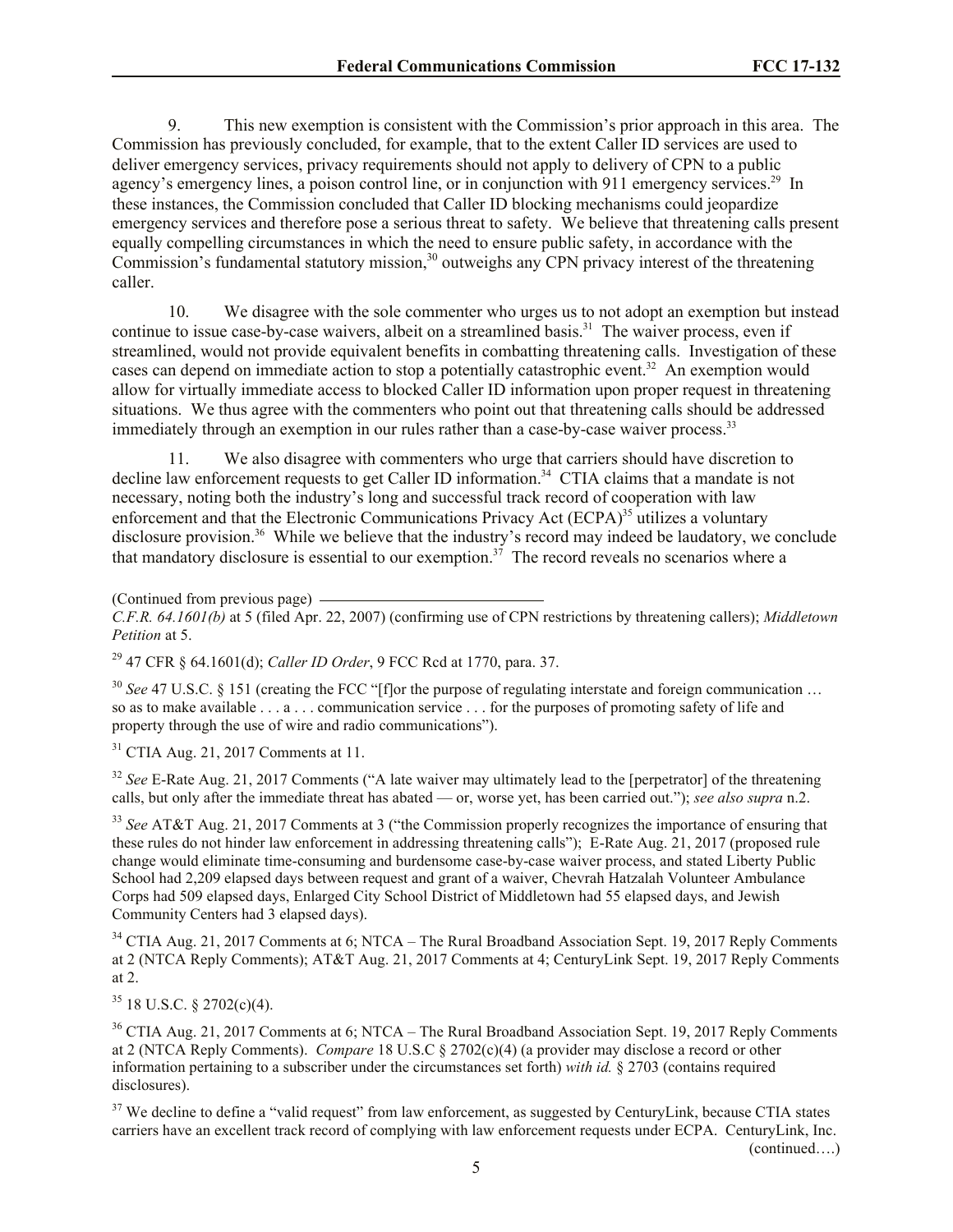request for Caller ID by law enforcement, as we describe below, should give carriers reason to question the validity of the emergency. Further, the imminent and grave nature of threatening calls, as defined below, leave little time for the exercise of discretion in *whether* to disclose information after law enforcement has become involved.<sup>38</sup>

12. We agree with AT&T that carriers should not be subject to liability for violation of our Caller ID privacy rules if they disclose blocked Caller ID pursuant to our new exemption.<sup>39</sup> As CTIA notes, "[l]aw enforcement has the experience and the thousands of officers in communities throughout the country who are already positioned to evaluate whether a threat is genuine."<sup>40</sup> Law enforcement's determination of a threatening call coupled with the mandatory nature of the disclosure removes any justification for placing liability on carriers who comply with a proper request for blocked Caller ID.<sup>41</sup> To the extent that AT&T and NTCA ask the Commission to somehow exempt carriers from any other legal liability, we decline to do so.<sup>42</sup> Our concern is only with ensuring that Commission rules do not interfere with the ability of carriers to respond to law enforcement requests as allowed under law.

13. *Definition of "Threatening Call."* We define the term "threatening call," which triggers the application of the new exemption, as "any call that conveys an emergency involving danger of death or serious physical injury to any person requiring disclosure without delay of information relating to the emergency."<sup>43</sup> This definition ensures consistency with the emergency-disclosure provision of ECPA,<sup>44</sup> as urged by several commenters, and because it satisfies our goal of targeting the most threatening calls.<sup>45</sup>

(Continued from previous page)

Sept. 19, 2017 Reply Comments at 3 (CenturyLink Reply Comments); CTIA Aug. 21, 2017 Comments at 11. We decline at this time to create a new law enforcement request process because the record reveals no evidence that law enforcement requests for this information have been ineffective or unreliable in the past.

<sup>38</sup> As discussed below, we adopt the ECPA standard for disclosure of information. We do not find that standard to be inconsistent with a mandatory disclosure requirement. Carriers that are required to make disclosures in the very specific, narrowly defined scenario covered by our new exemption will not violate the more flexible ECPA standard by complying with our requirement. Moreover, we believe that a law enforcement request based on the possibility of death or serious injury can satisfy ECPA's "good faith" standard to justify a carrier's voluntary disclosure of such information.

 $39$  AT&T Aug. 21, 2017 Comments at 6.

<sup>40</sup> CTIA Aug. 21, 2017 Comments at 9.

<sup>41</sup> CTIA suggests that we adopt a provision stating that section  $64.1601(b)$ 's prohibition on overriding a privacy indicator does not apply when "CPN delivery … (iv) Is provided in connection with any lawful request by a law enforcement agency for assistance in an emergency." Such a provision is unnecessary in light of our existing rule, section 64.1601(d)(4)(iii), exempting "legally authorized call tracing or trapping procedures specifically requested by a law enforcement agency." CTIA Aug. 21, 2017 Comments at 12; 47 CFR  $\S$  64.1601(d)(4)(iii); CenturyLink Sept. 19, 2017 Reply Comments at 3.

<sup>42</sup> AT&T Aug. 21, 2017 Comments at 6; *see also* NTCA Sept. 19, 2017 Reply Comments at 3-4 (stating "any amendments should also include "safe harbor" provisions for carriers acting in good faith who, under time-sensitive circumstances (and especially in remote areas and under extraordinary conditions, such as snowstorms, natural disasters, etc.), may find it imperative to divulge blocked Caller ID information to called parties, volunteer rescuers, or similar non-law enforcement personnel"). We address NTCA's request, which concerns who may receive the Caller ID information rather than who may request the Caller ID information, in n.61, *infra.*

<sup>43</sup> Typically, a call from a person simply reporting a threat, where the facts of the call indicate that the caller wishes to remain anonymous, would not be subject to disclosure because disclosure would not be necessary to prevent death or serious bodily injury. In the event disclosure is necessary to prevent death or serious bodily injury, however, the rule would allow disclosure only to law enforcement. We think this is appropriate and permitted by ECPA's emergency exception. We do not wish to deter anonymous tips made to law enforcement.

<sup>44</sup> 18 U.S.C. § 2702(c)(4) ("A provider . . . may divulge a record or other information pertaining to a subscriber to or customer of such service . . . to a governmental entity, if the provider, in good faith, believes that an emergency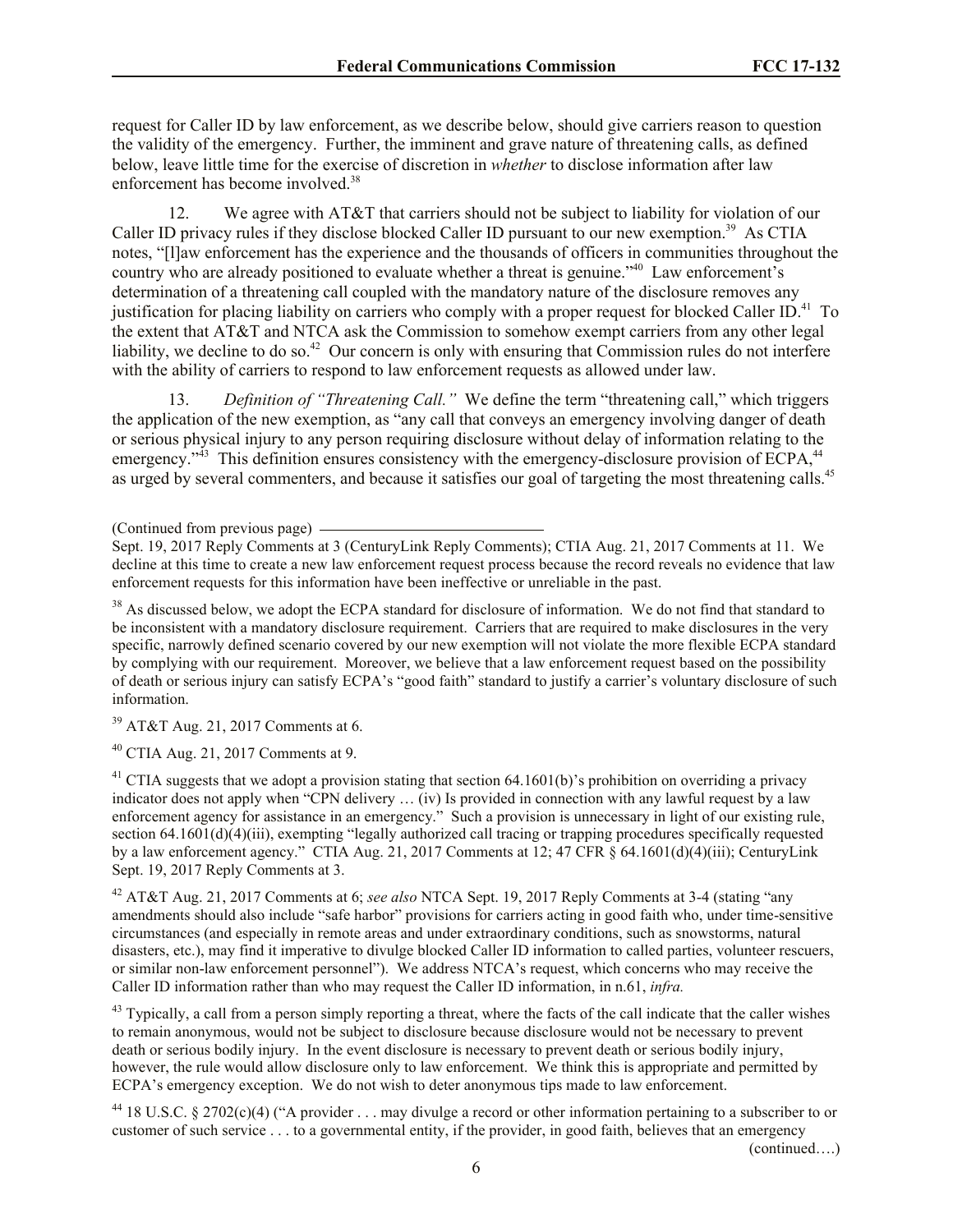14. In the *Caller ID NPRM*, we proposed to define a "threatening call" as "any call that includes a threat of serious and imminent unlawful action posing a substantial risk to property, life, safety, or health."<sup>46</sup> Commenters urge that the Commission align its definition with ECPA's emergencydisclosure exception, noting that our proposed definition is inconsistent with ECPA, and might be either over or under-inclusive depending on the circumstances.<sup>47</sup> ECPA, in relevant part, states that a provider ". . . may divulge a record or other information pertaining to a subscriber to or customer of such service . . . to a governmental entity, if the provider, in good faith, believes that an emergency involving danger of death or serious physical injury to any person requires disclosure without delay of information relating to the emergency."<sup>48</sup> CTIA notes that the Commission's proposed definition would require disclosure of caller information in circumstances where existing federal law does not currently permit, such as a call threatening to steal a car.<sup>49</sup> We agree that our rule should be closely tailored to the scope of ECPA's emergency-disclosure exception.

15. Because carriers are already familiar with the ECPA standard and ECPA covers the imminent nature of the dangers envisioned by the *Caller ID NPRM* and commenters, we tailor our rule to align with the ECPA definition for purposes of this new exemption.<sup>50</sup> We agree that it makes sense to align our definition of a threatening call with existing federal law to ensure that carriers have consistent legal standards to apply in situations where both our rules and ECPA apply. We also agree with commenters that the ECPA definition would sufficiently cover the types of calls we seek to exempt from the Caller ID blocking rule, without being either over- or under-inclusive, or including terms that could be ambiguous. $51$ 

16. *Law Enforcement Involvement*. We find that, to ensure the exemption is not abused, a request for blocked Caller ID information associated with a threatening call must be made by law enforcement on behalf of the threatened party. We believe that this requirement will, among other things, ensure that such requests concern a *bona fide* threatening call and will not be a pretext for obtaining blocked Caller ID for other purposes. As CTIA commented, such a requirement will ensure there is no

<sup>46</sup> *Caller ID NPRM* at para 12.

 $^{47}$  AT&T Aug. 21, 2017 Comments at 1; CTIA Aug. 21, 2016 Comments at 5-6; NTCA Sept. 19, 2017 Reply Comments at 2; CenturyLink Sept. 19, 2017 Reply Comments at 2; NCTA Sept. 19, 2017 Reply Comments at 3.

 $48$  18 U.S.C. § 2702(c)(4).

<sup>49</sup> *See* CTIA Aug. 21, 2017 Comments at 6-7.

<sup>50</sup> *See* 18 U.S.C. § 2702(c)(4).

<sup>(</sup>Continued from previous page)

involving danger of death or serious physical injury to any person requires disclosure without delay of information relating to the emergency."); CenturyLink Sept. 19, 2017 Reply Comments at 2.

<sup>&</sup>lt;sup>45</sup> NCTA states that the Commission "should define a threatening call under section 64.1600 as 'any call that includes a threat involving danger of death or serious physical injury to any person.'" NCTA Sept. 19, 2017 Reply Comments at 3. We decline to use NCTA's definition because referring to "emergency" rather than to "threat" encompasses more situations where immediate disclosure is necessary to address an emergency. Additionally, our proposed definition is consistent with ECPA. 18 U.S.C.  $\S 2702(c)(4)$ . Finally, we include "disclosure without delay" within the definition to further align the FCC's disclosure requirement under circumstances where ECPA allows it. 18 U.S.C. § 2702(c)(4).

<sup>&</sup>lt;sup>51</sup> Louis Taff suggests eliminating the words "serious," imminent" and "substantial" from the Commission's proposed definition, noting that, for example, a call threating that "a city council meeting will be blown up exactly one year from today" might not be considered "imminent," while still clearly posing a threat. Louis Taff Aug. 16, 2017 Comments at 1. Taff's suggestions are mooted by the ECPA-based changes in our adopted definition, which are consistent with his suggestions.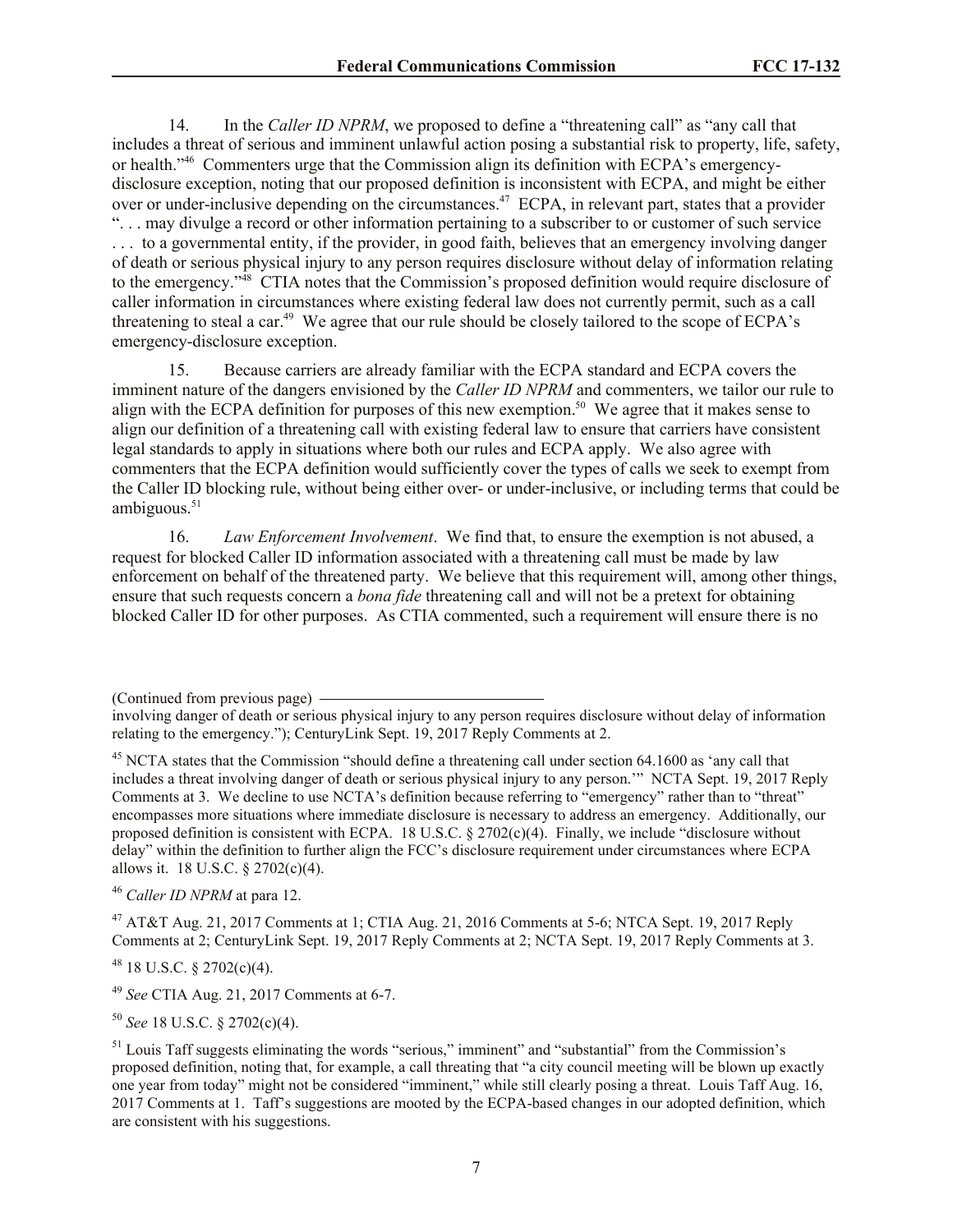ambiguity regarding the necessary level of law enforcement involvement.<sup>52</sup>

17. We agree with commenters that law enforcement involvement at this stage of the process is essential to avoid having carriers make a determination on what constitutes a threatening call.<sup>53</sup> AT&T avers that the involvement of law enforcement would help ensure compliance with the ECPA disclosure requirements,<sup>54</sup> and would help prevent overbroad disclosures of blocked caller ID information that may harm the privacy of non-threatening callers.<sup>55</sup> According to AT&T, law enforcement officials are "indisputably better qualified to validate the existence of emergency circumstances than carrier personnel," and are likely more familiar with the facts giving rise to a requested disclosure.<sup>56</sup> CTIA adds that requiring law enforcement involvement when restricted Caller ID information is requested would deter parties from manipulating the unblocking process.<sup>57</sup> We agree with commenters that law enforcement personnel are in the best position to determine the existence of a credible threat that necessitates revealing CPN to investigate the threatening call.

18. Likewise, we find that only law enforcement personnel and, as directed by law enforcement, others directly responsible for the safety and security of the threatened party should *receive* the otherwise protected Caller ID information in the case of threatening calls.<sup>58</sup> Security personnel may only receive the blocked Caller ID information from the providers as directed by law enforcement because law enforcement will generally be in a better position than providers to determine who qualifies as security personnel.<sup>59</sup> We limit the disclosure of the blocked Caller ID information to prevent abuse,<sup>60</sup> and to protect the privacy interests of parties who may block their Caller ID for valid privacy interests, such as domestic violence victims. By limiting the disclosure to law enforcement or, as directed by law enforcement, to security personnel for purposes of investigating a threat, we seek to prevent exploitations of the amended rule, such as an abuser tracking down a victim. We define security personnel as "those individuals directly responsible for maintaining safety of the threatened entity consistent with the nature of the threat."<sup>61</sup> We allow disclosure to security personnel as directed by law enforcement to encompass

<sup>53</sup> *See* AT&T Aug. 21, 2017 Comments at 4-6; CTIA Aug. 21, 2017 Comments at 7-10; NCTA Sept. 19, 2017 Reply Comments at 2; CenturyLink Sept. 19, 2017 Reply Comments at 2; CTIA *Ex Parte* at 2.

<sup>54</sup> AT&T Aug. 21, 2017 Comments at 4-5 ("To avoid creating any such conflicting obligations under Commission rules and the ECPA, the Commission should remove the proposed definition of 'threatening calls' and modify the proposed exception to Rule 64.1601(b) to be expressly consistent with Section  $2702(c)(4)$  of the ECPA. Specifically, the new exception to the Caller ID privacy rules should state that the privacy indicator for blocked Caller ID information does not apply where such information is the subject of a lawful request by a law enforcement agency as authorized by 18 U.S.C.  $\S$  2702(c)(4).").

<sup>55</sup> *See id.* at 4-6.

 $\overline{a}$ 

<sup>56</sup> *Id.* at 5-6. AT&T states that carrier determination of what is a threatening call could lead to significant costs and burdens associated with hiring personnel with law enforcement experience, and that carriers would also need expertise in how to avoid giving Caller ID information to those that seek to mislead the carrier to obtain restricted Caller ID information for illicit purposes. *Id*.

<sup>57</sup> CTIA Aug. 21, 2017 Comments at 7-10.

<sup>58</sup> See infra n.61 for examples of who may qualify as security personnel for purposes of this exemption.

<sup>59</sup> CTIA *Ex Parte* at 2 ("Alternatively, if the Commission perceives a need for carriers to provide information to security personnel the rules should make it clear that the information should be provided '**as directed by law enforcement.**'" (emphasis in original)).

<sup>60</sup> *See id.* at 9; NCTA Sept.19, 2017 Reply Comments at 3-4; CenturyLink Sept. 19, 2017 Reply Comments at 2.

 $<sup>61</sup>$  For example, employees whose duties include security at an institution would qualify as security personnel; by</sup> contrast, an employee who merely answered the threatening phone or an individual homeowner would not. Security personnel may include, but are not limited to, corporate and government agency security personnel, and school or

<sup>52</sup> *See* Letter from Melanie K. Tiano, Director, CTIA, to Marlene H. Dortch, Secretary, FCC, CC Docket No. 91- 281, at 2 (filed Oct. 16, 2017) (CTIA *Ex Parte*).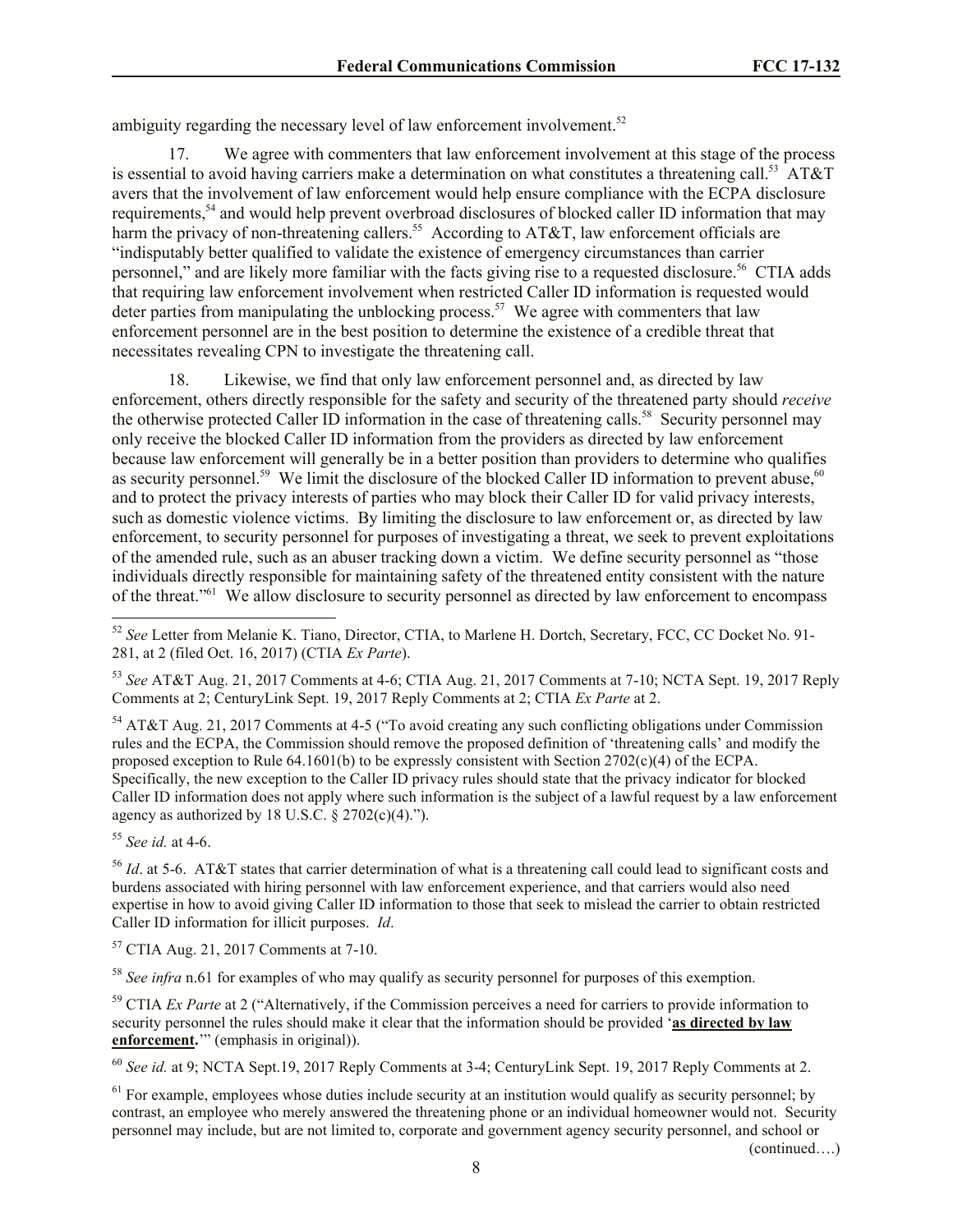situations where security personnel need access to the blocked Caller ID information for investigative purposes, as in instances when a large institution with its own security force, like a university or government agency, receives a threat.<sup>62</sup>

19. We agree with CTIA's recommendation that "called parties should not be the recipients of information," and the "use of disclosed CPN should be restricted – by rule – in a manner consistent with prior waivers."<sup>63</sup> Accordingly, we include the following conditions in our rule for law enforcement or, as directed by law enforcement, security personnel of the called party investigating the threat: (1) the CPN on incoming restricted calls may not be passed on to the line called; (2) any system used to record CPN must be operated in a secure way, limiting access to designated telecommunications and security personnel, as directed by law enforcement; (3) telecommunications and security personnel, as directed by law enforcement, may access restricted CPN data only when investigating calls involving danger of death or serious physical injury to any person requiring disclosure without delay of information relating to the emergency, and shall document that access as part of the investigative report; (4) carriers transmitting restricted CPN information must take reasonable measures to ensure the security of such communications;<sup>64</sup> (5) CPN information must be destroyed in a secure manner after a reasonable retention period; and, (6) any violation of these conditions must be reported promptly to the Commission. We expect that these boundaries on how the disclosed Caller ID information must be treated will advance public safety efforts while protecting valid privacy interests. We have imposed these conditions on waivers both to ensure that the Caller ID information in question is accessible only to persons with direct involvement in investigating the threatening calls and to ensure that the information is used only for that purpose.<sup>65</sup> We have no indication that these conditions did not properly protect privacy interests in the cases underlying the waivers, and the record does not reveal any reason to doubt their efficacy more generally.<sup>66</sup>

20. *Carrier Obligations Under Section 222.* We find that the disclosure required by the new exemption we adopt here is consistent with section 222 of the Act. Section 222(a) states that "[e]very telecommunications carrier has a duty to protect the confidentiality of proprietary information of, and relating to, other telecommunication carriers, equipment manufacturers, and customers, including telecommunication carriers reselling telecommunications services provided by a telecommunications

<sup>63</sup> *Id.* at 10; *see also* AT&T Aug. 21, 2017 Comments at 9-10. In its reply comments, NTCA asserts that, in times of exigency or in remote or insular areas, Caller ID information should be available to volunteer rescuers and similar non-law enforcement personnel with a safe harbor provision for carriers. NTCA Reply Comments at 3-4. The rules we adopt here make Caller ID information available to "security personnel," as directed by law enforcement, as well as law enforcement, and our definition of "security personnel" does not necessarily exclude the types of situations NTCA describes. The determination NTCA urges would dependent on the facts of a specific situation, and is, therefore, not appropriate for the general exemption we adopt here.

<sup>64</sup> CTIA *Ex Parte* at 3.

66 *JCC Temporary Waiver Order*, 32 FCC Rcd at 1563, para. 10.

<sup>(</sup>Continued from previous page)

university security staff acting within the scope of their duties. In the case of an individual homeowner, law enforcement can take reasonable action to protect the homeowner as it conducts its investigation of a threatening call.

<sup>62</sup> CTIA *Ex Parte* at 2; *see NASA Order*, 27 FCC Rcd at 507 ("NASA notes that [John F. Kennedy Space Center] provides both the security service and end office telecommunications to all locations within its geographic boundaries").

<sup>65</sup> *Rules and Policies Regarding Calling Number Identification Service – Caller ID*, *Waiver of Federal Communications Commission Regulations at 47 CFR 64.1601(b) on Behalf of Jewish Community Centers*, CC Docket No. 91-281, Temporary Waiver Order, 32 FCC Rcd 1559, at 1563, para. 10 (CGB 2017) (*JCC Temporary Waiver Order*); *Middletown Waiver*, 31 FCC Rcd at 3569-70; *Liberty School Order*, 28 FCC Rcd at 6416.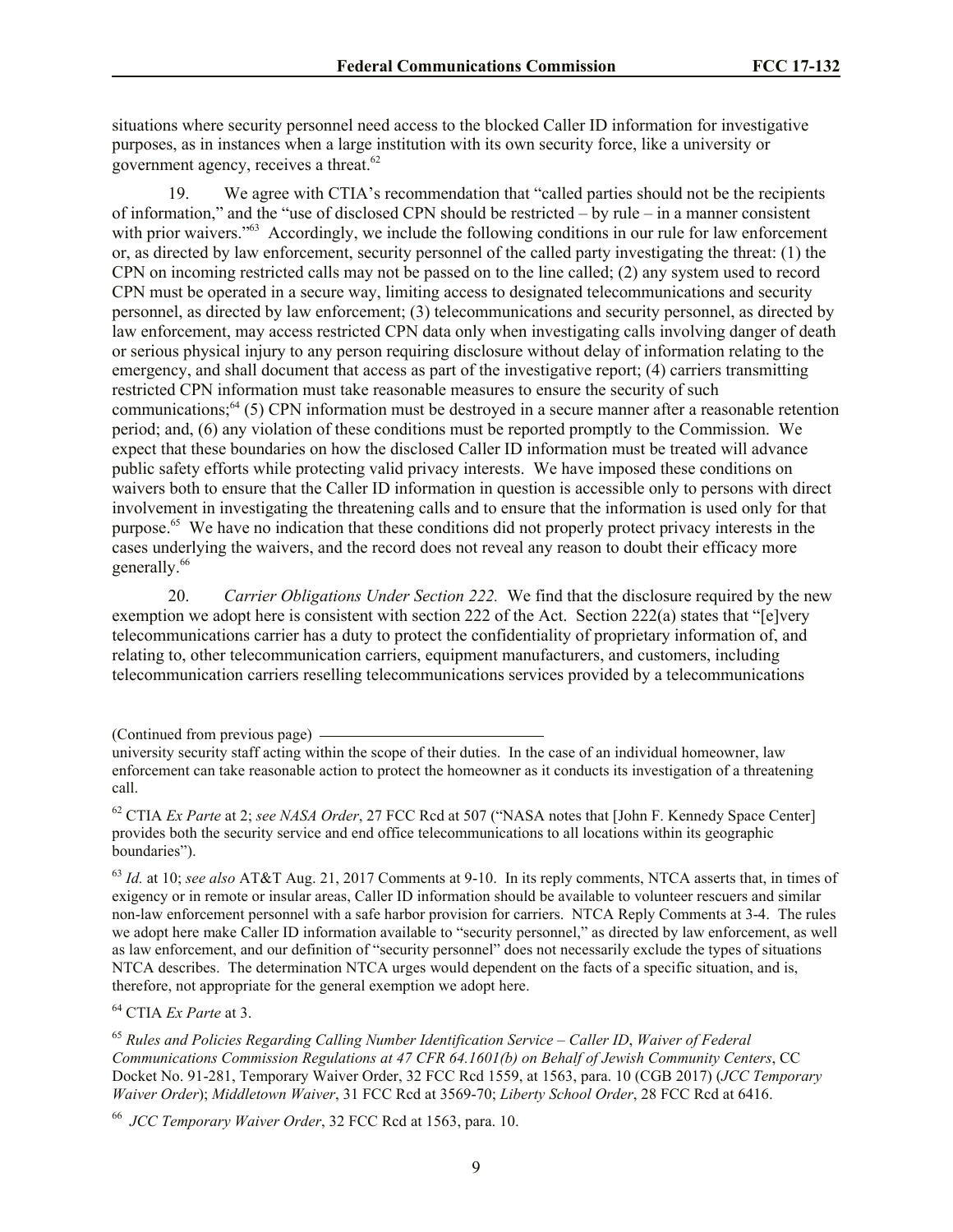carrier."<sup>67</sup> Our amended rule requiring carriers to disclose blocked Caller ID information when law enforcement requests it to investigate threatening calls does not contravene carriers' obligations under section 222.

21. In addressing the threatening calls recently received by Jewish Community Centers, the Bureau discussed section 222 in connection with the statutory protection of customer proprietary network information.<sup>68</sup> We agree with the Bureau's view that section 222(d) allows for carriers to disclose blocked Caller ID in the case of unlawful activity because section 222(d) states, "[n]othing in this section prohibits a telecommunications carrier from using, disclosing, or permitting access to customer proprietary network information obtained from its customers, either directly or indirectly through its agents . . . to protect users of those services and other carriers from fraudulent, abusive, or unlawful use of, or subscription to, such services."<sup>69</sup> As described above, we define a "threatening call" as "any call that conveys an emergency involving danger of death or serious physical injury to any person requiring disclosure without delay of information relating to the emergency." By limiting the disclosure of blocked Caller ID to narrowly defined cases of threatening calls that raise the "danger of death or serious physical injury to any person," we ensure that carriers are within their obligations under section 222.

# **B. The Jewish Community Centers' Temporary Waiver**

22. On February 28, 2017, Senator Charles E. Schumer submitted a letter to the Commission expressing concern regarding recent bomb threats made via phone against various Jewish Community Centers (JCCs) in New York and across the nation.<sup>70</sup> Senator Schumer noted that the Commission has played a valuable role in ensuring law enforcement and others are not hindered in their access to the caller information of threatening calls and suggested consideration of the grant of a waiver.<sup>71</sup> On March 3, 2017, CGB granted to JCCs, and any carriers that serve JCCs, a temporary, emergency waiver of section  $64.1601(b)$  of the Commission's rules.<sup>72</sup> In so doing, CGB indicated that this temporary waiver would remain in effect until the Commission determined whether the waiver should be made permanent.<sup>73</sup> In addition, CGB sought comment on whether to make this waiver permanent.<sup>74</sup> Comments filed in response support the waiver<sup>75</sup> and note the public interest in promoting efforts to identify and thwart individuals making threatening calls to JCCs.<sup>76</sup> No commenter opposed the waiver.

23. In the *Caller ID NPRM*<sup>77</sup>, the Commission confirmed that good cause continued to exist

 $\overline{a}$ 

<sup>70</sup> *See* Letter from Senator Charles E. Schumer to Chairman Ajit Pai, FCC, dated Feb. 28, 2017 (Schumer Letter). <sup>71</sup> *Id.*

<sup>72</sup> *See JCC Temporary Waiver Order*, 32 FCC Rcd at 1559, para. 1.

<sup>73</sup> *Id*. at 1564, para. 12.

<sup>74</sup> *See Consumer and Governmental Affairs Bureau Seeks Comment on Waiver Regarding Access to Calling Party Numbers Associated with Threatening Phone Calls Made to Jewish Community Centers*, CC Docket No. 91-281, Public Notice, 32 FCC Rcd 1556, para. 1 (CGB 2017).

<sup>75</sup> *See, e.g.*, AT&T Services Mar. 17, 2017 Comments at 2; Shira Fischer Mar. 17, 2017 Comments; TDR Technology Mar. 20, 2017 Comments (suggesting that the scope of the waiver be broadened to include schools and other religious institutions).

<sup>76</sup> *See* AT&T Services Mar. 17, 2017 Comments at 2-4 ("a permanent waiver of Rule 64.1601(b) prohibiting the overriding of the caller ID privacy indicator is clearly necessary to protect JCCs in light of the recent threats described by Senator Schumer and is fully justified by the Commission's rules and precedent").

<sup>77</sup> *Caller ID NPRM* at para. 19.

 $67$  47 U.S.C. § 222(a).

<sup>68</sup> *JCC Temporary Waiver Order*, 32 FCC Rcd at 1563, n.35.

 $69$  47 U.S.C. § 222(d)(2).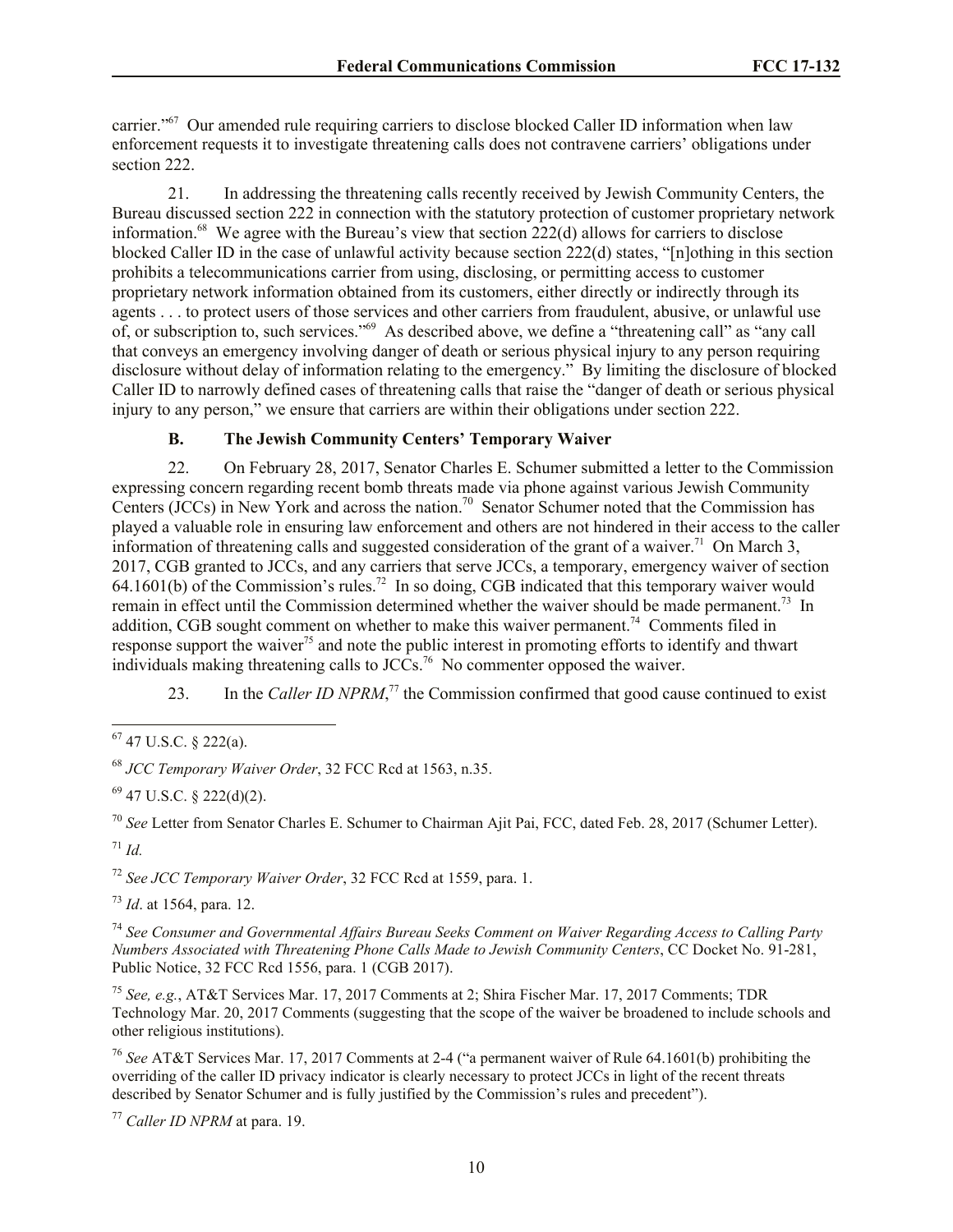to maintain the temporary waiver of section 64.1601(b) granted to JCCs and the carriers who serve them for disclosure of CPN associated with threatening calls.<sup>78</sup> The *Caller ID NPRM* stated that in the event the Commission were to amend its rules to recognize a more general exemption for threatening calls, the JCC waiver would be encompassed within the protections afforded by that exemption.<sup>79</sup> With this *Report and Order,* we recognize an exemption for threatening calls thereby encompassing the JCC waiver. Accordingly, the JCC waiver is no longer necessary, and is superseded by this order and terminated as of the effective date of the rule changes adopted herein.

# **C. Exemption for Non-Public Entities Providing Emergency Services.**

24. We also amend our rules to allow non-public emergency services to receive the CPN of all incoming calls from blocked numbers requesting assistance. We believe amending our rules to allow non-public emergency services access to blocked Caller ID promotes the public interest by ensuring timely provision of emergency services without undermining any countervailing privacy interests.<sup>80</sup>

25. The Commission previously concluded that "[t]o the extent that CPN-based services are used to deliver emergency services, we find that privacy requirements for CPN-based services should not apply to delivery of the CPN to a public agency's emergency line, a poison control line, or in conjunction with 911 emergency services<sup>"81</sup> and has noted that "in an emergency, a caller is not likely to remember to dial or even know to dial an unblocking code."<sup>82</sup> Here we take the Commission's previous conclusions a logical step further by amending the rules to allow non-public emergency services to retrieve from carriers the blocked Caller ID of callers seeking assistance. We believe these callers would want an emergency service, whether a public agency or non-public entity, to be able to quickly and easily contact or locate them using their phone number to provide assistance.

26. The Bureau previously waived the Caller ID privacy rule for a private ambulance service,<sup>83</sup> Chevrah Hatzalah Volunteer Ambulance Corps Inc. (Hatzalah).<sup>84</sup> In granting the waiver, the Bureau noted that Hatzalah's automatic dial retrieval system ". . . is disrupted when the incoming call comes from a caller who has requested that his/her number not be revealed to the called party. In this circumstance, Hatzalah states that the inability to automatically identify callers creates several problems that can delay or even prevent the timely provision of emergency care."<sup>85</sup> In its petition, Hatzalah further argued that allowing it to access blocked Caller ID information "would not frustrate [the] purpose [of the Commission's rule] because the Commission has recognized that a caller's privacy interest should not interfere with the delivery of emergency services."<sup>86</sup>

27. The Bureau found that the waiver served the public interest "because Hatzalah will be better able to respond to emergency situations by saving the crucial time taken when requesting phone

 $\overline{a}$ 

<sup>82</sup> *Caller ID Order*, 9 FCC Rcd at 1771, para. 43.

<sup>83</sup> *Hatzalah Order*, 28 FCC Rcd at 1253, para. 1.

 $^{78}$  47 U.S.C. § 151.

<sup>79</sup> *Caller ID NPRM* at para. 19.

<sup>80</sup> *See Hatzalah Order*.

<sup>81</sup> *Caller ID Order*, 9 FCC Rcd at 1770, para. 37; *see also* 47 CFR § 64.1601(d)(4)(ii). In addition, our rules exempt "legally authorized call tracing or trapping procedures specifically requested by a law enforcement agency." 47 CFR § 64.1601(d)(4)(iii).

<sup>84</sup> *See Petition of Chevrah Hatzalah Volunteer Ambulance Corps Inc., for Waiver of § 64.1601(b) Regarding the Transmission of Calling Party Number*, CC Docket No. 91-281 (filed on Sept. 30, 2011) (*Hatzalah Petition*).

<sup>85</sup> *Id*.

<sup>86</sup> *Hatzalah Order*, 28 FCC Rcd at 1255, para. 7 (citing *Hatzalah Petition* at 6-7).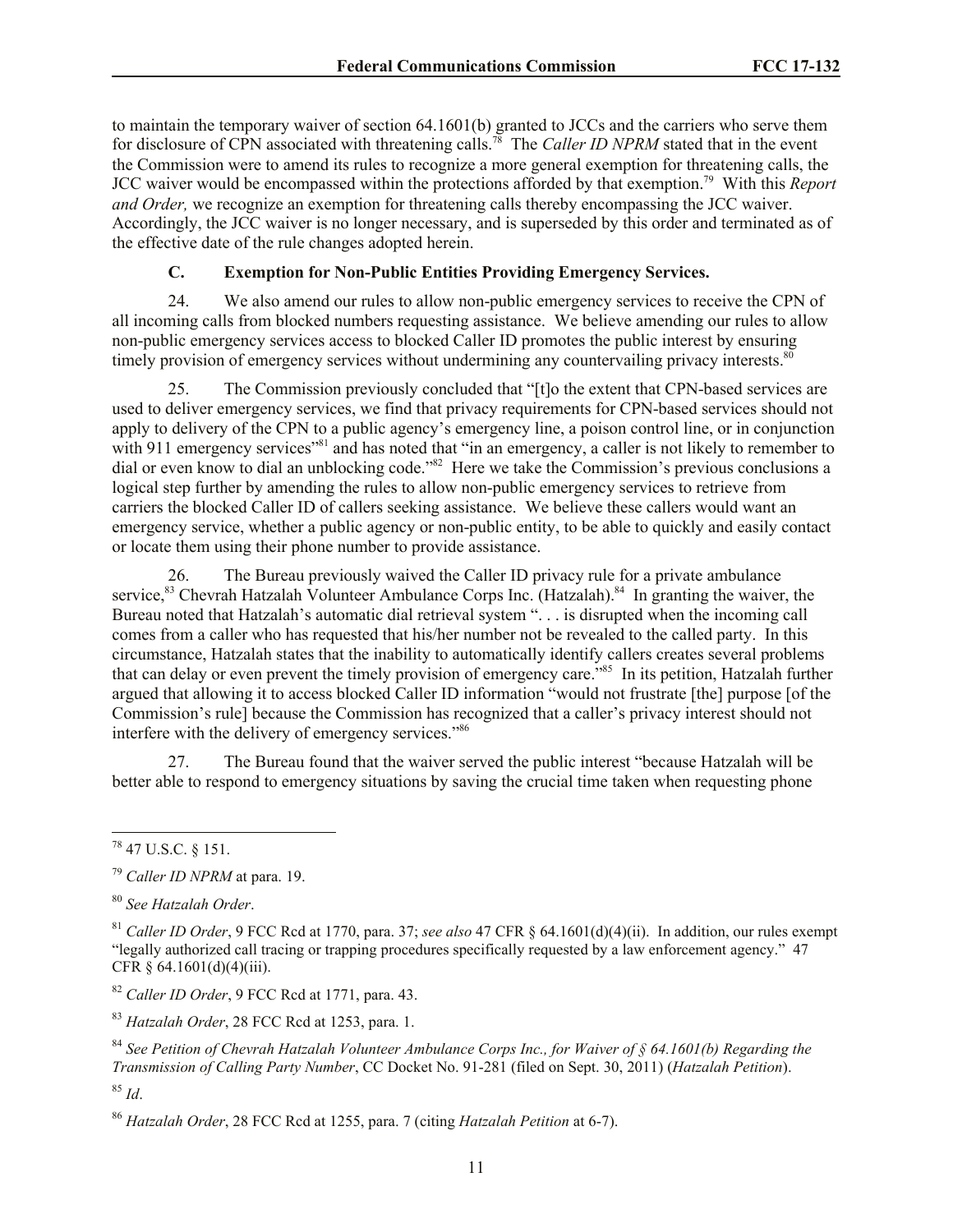number and location information from the caller."<sup>87</sup> The Bureau also noted, "... people seeking emergency services are often under great stress when they call, which can lead to difficulty in accurately communicating the vital telephone number and location information."<sup>88</sup> Finally, the Bureau agreed with Hatzalah "that a caller seeking emergency services has an interest in the number becoming known to the emergency provider to speed the provision of emergency services and, therefore, any privacy concerns are minimized in this context<sup>789</sup>

28. In the *Caller ID NPRM*, the Commission sought comment on whether it should extend the proposed exemption to non-public entities that provide emergency services such as private ambulance companies. Hatzalah urges us to amend our rules for the same reasons the Bureau granted it a waiver so that other non-public emergency services will also have access to blocked Caller ID to provide the requested assistance. We agree that the *Hatzalah Order's* reasoning should apply more generally and find that allowing non-public emergency services to access blocked Caller ID promotes public safety and does not undermine any countervailing privacy interests associated with revealing CPN.<sup>90</sup> In order to facilitate the public safety goals of non-public emergency services, we amend our Caller ID privacy rules to allow such services to obtain blocked Caller ID from carriers.

29. Consistent with the *Hatzalah Order*, <sup>91</sup> entities providing emergency services must be licensed by a state or municipality to provide such services to qualify for this exemption.<sup>92</sup> Unlike the threatened callers discussed above, non-public emergency services do not have to act in conjunction with law enforcement to obtain blocked Caller ID information from carriers. Involving public emergency services in this scenario would undermine the goal of allowing providers of emergency services to provide quick and effective assistance to individuals seeking such assistance.

# **IV. PROCEDURAL MATTERS**

# **A. Regulatory Flexibility Act Analysis**

30. Pursuant to the Regulatory Flexibility Act of 1980, as amended,<sup>93</sup> the Commission's Final Regulatory Flexibility Analysis in this Report and Order is attached as Appendix C.

# **B. Paperwork Reduction Act**

31. This document contains new or modified information collection requirements subject to the Paperwork Reduction Act of 1995 (PRA), Public Law 104-13. It will be submitted to the Office of Management and Budget (OMB) for review under Section 3507(d) of the PRA. OMB, the general public, and other Federal agencies are invited to comment on the new or modified information collection requirements contained in this proceeding. In addition, we note that pursuant to the Small Business Paperwork Relief Act of 2002, Public Law 107-198, see 44 U.S.C. 3506(c)(4), we previously sought specific comment on how the Commission might further reduce the information collection burden for small business concerns with fewer than 25 employees.

## **C. Congressional Review Act**

32. The Commission will send a copy of this Report and Order to Congress and the

<sup>90</sup> *See Hatzalah Reply Comments at 4.* 

<sup>91</sup> *See Hatzalah Order*, 28 FCC Rcd at 1255, para. 5.

<sup>92</sup> See Hatzalah Reply Comments at 1 (stating "Hatzalah is the only volunteer ambulance service licensed to serve the entire City of New York.").

<sup>93</sup> *See* 5 U.S.C. § 603.

 $\overline{a}$ <sup>87</sup> *Id.*at 1258, para. 11 (citing *Hatzalah Petition* at 3).

<sup>88</sup> *Id.*

<sup>89</sup> *Id.* at 1259 para. 11.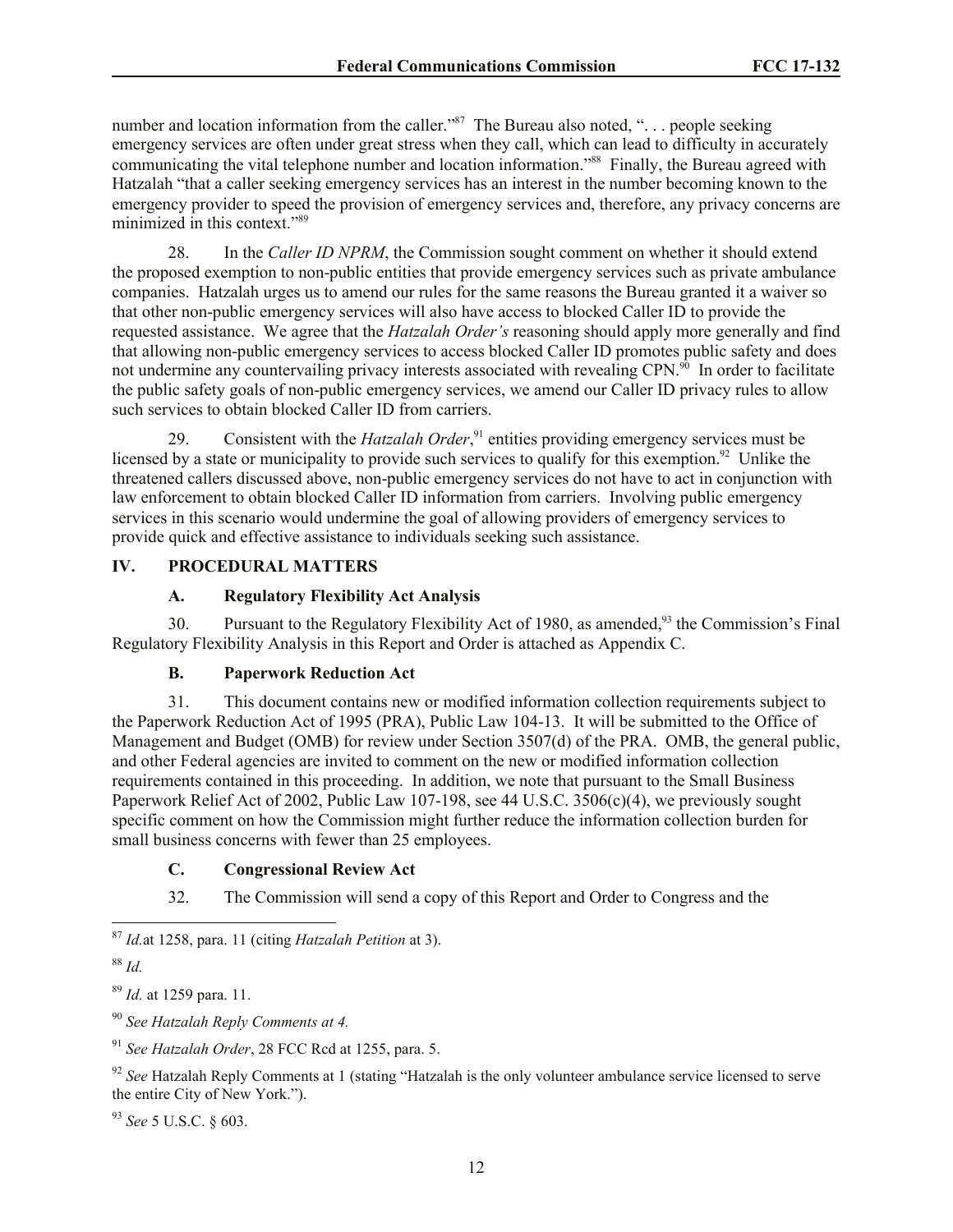Government Accountability Office pursuant to the Congressional Review Act, *see* 5 U.S.C. 801(a)(1)(A).

# **D. Materials in Accessible Formats**

33. To request materials in accessible formats for people with disabilities (braille, large print, electronic files, audio format), send an email to  $fcc504@fcc.gov$  or call the Consumer & Governmental Affairs Bureau at 202-418-0530 (voice), 202-418-0432 (tty).

# **V. ORDERING CLAUSES**

34. **IT IS ORDERED**, that, pursuant to the authority contained in Sections 1-4, 201 and 222 of the Communications Act of 1934, as amended, 47 U.S.C. §§ 151-154, 201, 222 this *Report and Order* **IS ADOPTED** and that Part 64 of the Commission's rules, 47 CFR §§ 64.1600, 64.1601, are amended as set forth in Appendix A. These sections, which contain new or modified information collection requirements that require review by the Office of Management and Budget (OMB) under the Paperwork Reduction Act (PRA), shall become effective 30 days after the Commission's publication of a notice in the *Federal Register*, which will announce approval by OMB under the PRA.

35. **IT IS FURTHER ORDERED** that the Commission's Consumer & Governmental Affairs Bureau, Reference Information Center, **SHALL SEND** a copy of this *Report and Order* to Congress and the Government Accountability Office pursuant to the Congressional Review Act, *see* 5 U.S.C.  $\S$  801(a)(1)(A).

36. **IT IS FURTHER ORDERED** that the Commission's Consumer and Governmental Affairs Bureau, Reference Information Center, **SHALL SEND** a copy of this *Report and Order*, including the Regulatory Flexibility Analysis, to the Chief Counsel for Advocacy of the Small Business Administration.

## FEDERAL COMMUNICATIONS COMMISSION

Marlene H. Dortch **Secretary**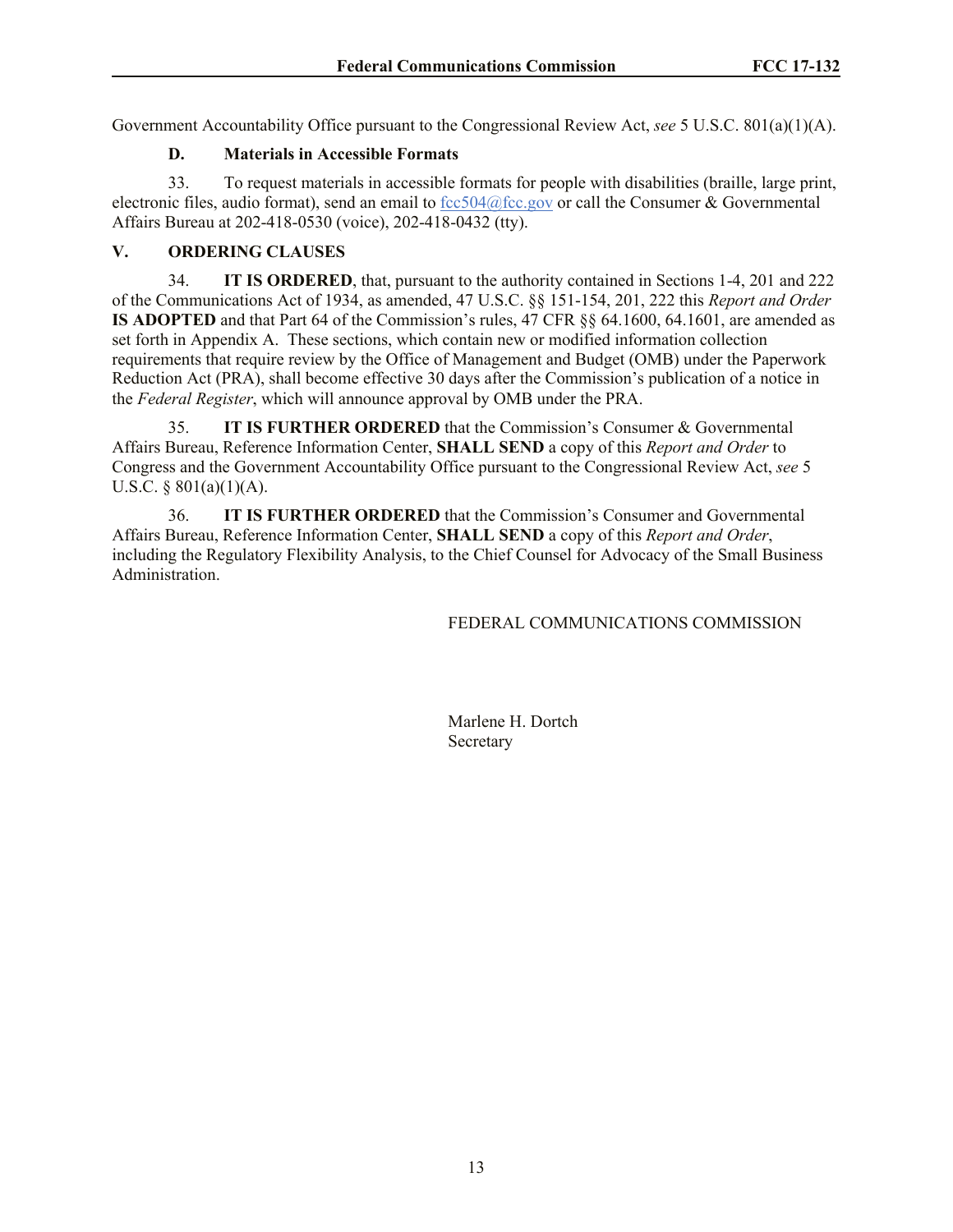# **APPENDIX A**

# **Final Rules**

The Federal Communications Commission amends part 64 of Title 47 of the Code of Federal Regulations (CFR) as follows

# **PART 64 – MISCELLANEOUS RULES RELATING TO COMMON CARRIERS**

1. Amend Section 64.1600 by adding new paragraph (1) to read as follows

# **§ 64.1600 Definitions.**

**\* \* \* \* \*** 

(l) *Threatening Call*. The term "threatening call" is any call that conveys an emergency involving danger of death or serious physical injury to any person requiring disclosure without delay of information relating to the emergency.

2. Amend section 64.1601 by revising paragraph  $(d)(4)(ii)$  to read as follows, and by adding new paragraph (f) and (g) to read as follows:

# **§ 64.1601 Delivery requirements and privacy restrictions.**

**\* \* \* \* \*** 

(d) **\* \* \* \* \*** 

(4) **\* \* \* \* \*** 

(ii) Is used on a public agency's emergency telephone line or in conjunction with 911 emergency services, on a telephone line to contact non-public emergency services licensed by the state or municipality, or on any entity's emergency assistance poison control telephone line; or \* \* \* \* \* \*

(f) Section 64.1601(b) shall not apply when CPN delivery is made in connection with a threatening call. Upon report of such a threatening call by law enforcement on behalf of the threatened party, the carrier will provide any CPN of the calling party to law enforcement and, as directed by law enforcement, to security personnel for the called party for the purpose of identifying the party responsible for the threatening call.

(g) For law enforcement or security personnel of the called party investigating the threat:

(1) the CPN on incoming restricted calls may not be passed on to the line called;

(2) any system used to record CPN must be operated in a secure way, limiting access to designated telecommunications and security personnel, as directed by law enforcement;

(3) telecommunications and security personnel, as directed by law enforcement, may access restricted CPN data only when investigating phone calls of a threatening and serious nature, and shall document that access as part of the investigative report;

(4) carriers transmitting restricted CPN information must take reasonable measures to ensure security of such communications;

(5) CPN information must be destroyed in a secure manner after a reasonable retention period; and

(6) any violation of these conditions must be reported promptly to the Commission.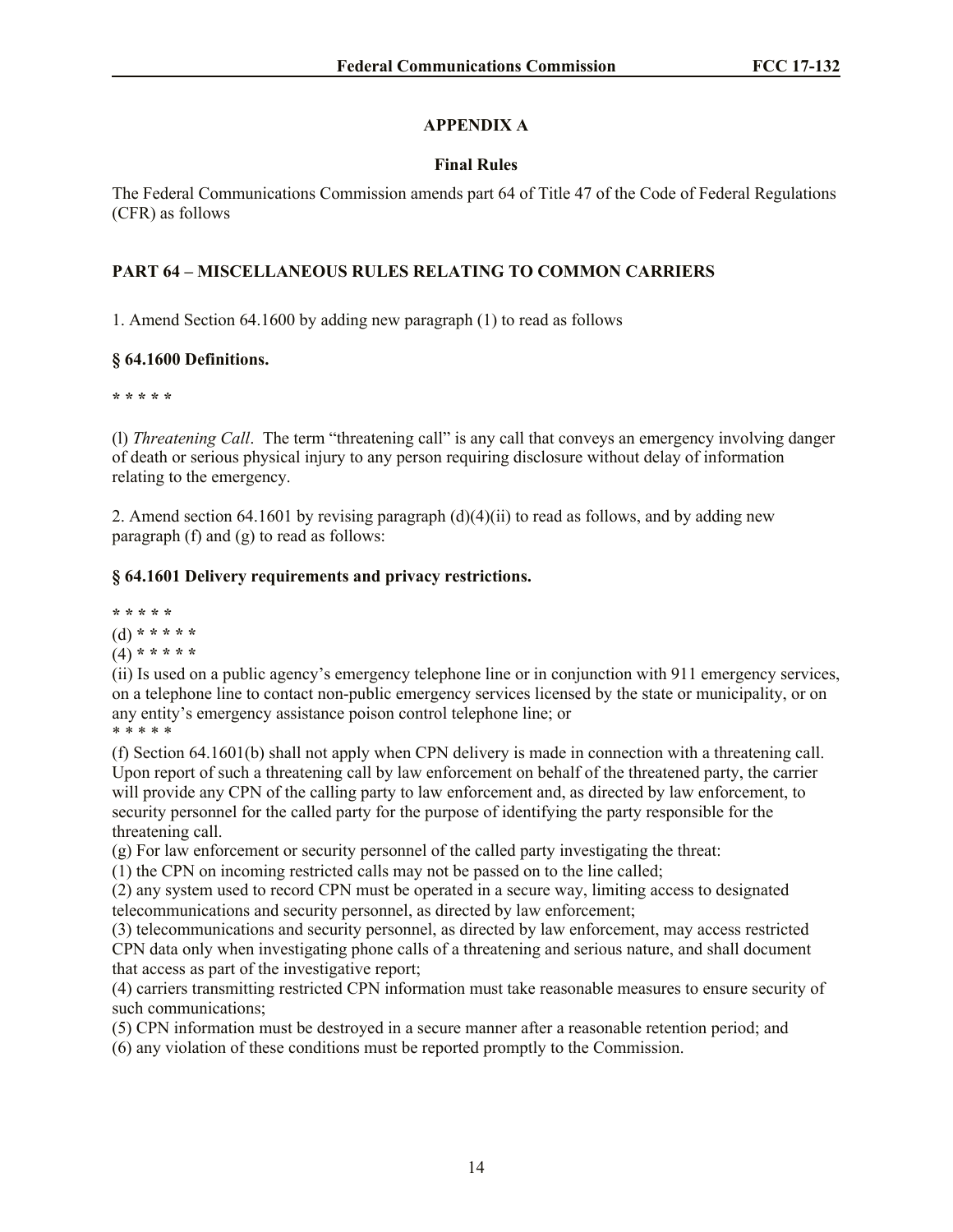# **APPENDIX B**

# **Comments Filed**

| Commenter                                           | Abbreviation       |
|-----------------------------------------------------|--------------------|
| AT&T Services, Inc.                                 | AT&T               |
| Chevrah Hatzalah Volunteer Ambulance Corps Inc.     | Hatzalah           |
| CenturyLink, Inc.                                   | <b>CenturyLink</b> |
| <b>CTIA</b>                                         | <b>CTIA</b>        |
| E-Rate Central                                      | E-Rate             |
| <b>NCTA</b> – The Internet & Television Association | <b>NCTA</b>        |
| <b>NTCA</b> – The Rural Broadband Association       | <b>NTCA</b>        |
| Chris Kiefer                                        | Kiefer             |
| <b>Bradley Ponce</b>                                | Ponce              |
| Sabrina Scott                                       | Scott              |
| Louis Taff                                          | Taff               |

\* Bold – reply comments only.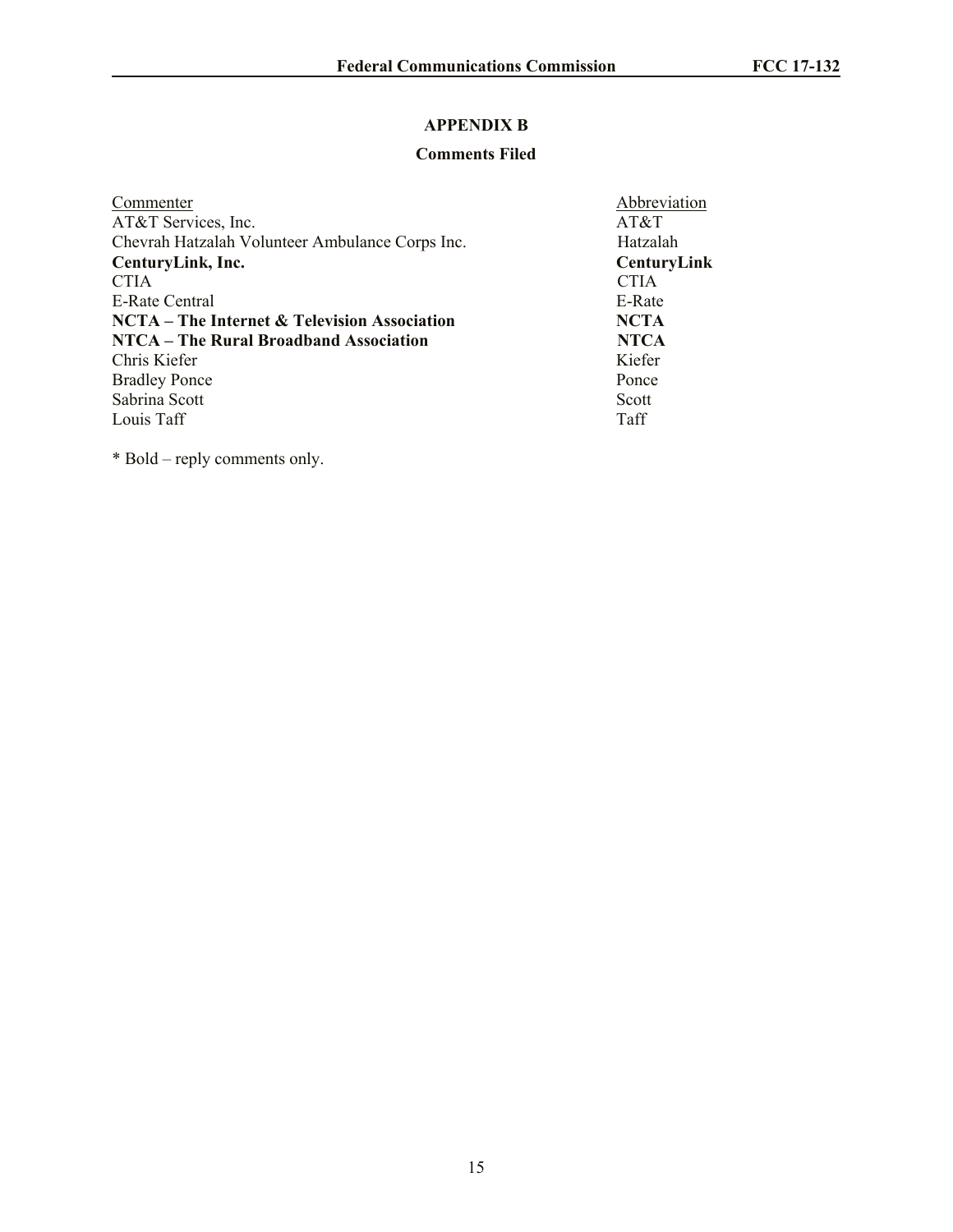## **APPENDIX C**

## **Final Regulatory Flexibility Analysis**

1. As required by the Regulatory Flexibility Act of 1980  $(RFA)$ ,<sup>1</sup> as amended, an Initial Regulatory Flexibility Analysis (IRFA) was incorporated into the *Notice of Proposed Rulemaking*  (*NPRM*).<sup>2</sup> The Commission sought written public comment on the proposals in the *NPRM*, including comment on the IRFA. The comments received are discussed below. This Final Regulatory Flexibility Analysis (FRFA) conforms to the RFA.<sup>3</sup>

## **A. Need for, and Objectives of, the Order**

2. This *Report and Order* takes an important step to help security and law enforcement personnel responsible for the safety of parties receiving certain threatening calls obtain quick access to the Caller ID information needed to identify and thwart threatening callers. In recent years, media and law enforcement reports indicate that the number of threatening calls appears to be increasing dramatically.<sup>4</sup> These calls result in substantial disruption among schools, religious organizations, and other entities, which has traumatized communities and left schoolchildren fearful. These threats also drain public resources by requiring the deployment of police and bomb units in response. Schools and others receiving threats have suggested that blocked Caller ID hinders a rapid response. The *Report and Order* moves away from case-by-case waivers to the streamlined approach necessary to help protect the safety of threatened parties in a timely way. Specifically, the *Report and Order* clears the way for carriers to disclose blocked Caller ID information associated with threatening calls to facilitate the investigation of such threats and amends our rules to allow non-public emergency services to obtain blocked Caller ID information associated with calls requesting assistance.

3. *Caller ID Exemption for Threatening Calls*.The *Report and Order* modifies our Caller ID rules to exempt threatening calls from the CPN privacy rules, so that security personnel and associated law enforcement have quick access to information they need to aid their investigations.<sup>5</sup> The *Report and Order* defines the term "threatening call," which triggers the application of the new exemption, as "any call that conveys an emergency involving danger of death or serious physical injury to any person requiring disclosure without delay of information relating to the emergency." This definition is consistent with the emergency-disclosure provision of  $ECPA$ ,<sup>7</sup> and it satisfies our goal of targeting the most threatening calls.<sup>8</sup>

 $\overline{a}$ 

6 *Id.* at para. 13.

<sup>&</sup>lt;sup>1</sup> 5 U.S.C. § 603. The RFA, 5 U.S.C. §§ 601-612 has been amended by the Contract With America Advancement Act of 1996, Public Law No. 104-121, 110 Stat. 847 (1996) (CWAAA). Title II of the CWAAA is the Small Business Regulatory Enforcement Fairness Act of 1996 (SBREFA).

<sup>2</sup> *Rules and Policies Regarding Calling Number Identification Service — Caller ID*, CC Docket No. 91-281, Notice of Proposed Rulemaking, FCC 17-76 (June 22, 2017) (*Caller ID NPRM*).

<sup>3</sup> *See* 5 U.S.C. § 604.

<sup>4</sup> *See Caller ID NPRM* at para. 2.

<sup>5</sup> *Report and Order* at para. 7.

<sup>&</sup>lt;sup>7</sup> 18 U.S.C. § 2702(c)(4) ("A provider...may divulge a record or other information pertaining to a subscriber to or customer of such service… to a governmental entity, if the provider, in good faith, believes that an emergency involving danger of death or serious physical injury to any person requires disclosure without delay of information relating to the emergency.").

<sup>8</sup> *Report and Order* at para. 13.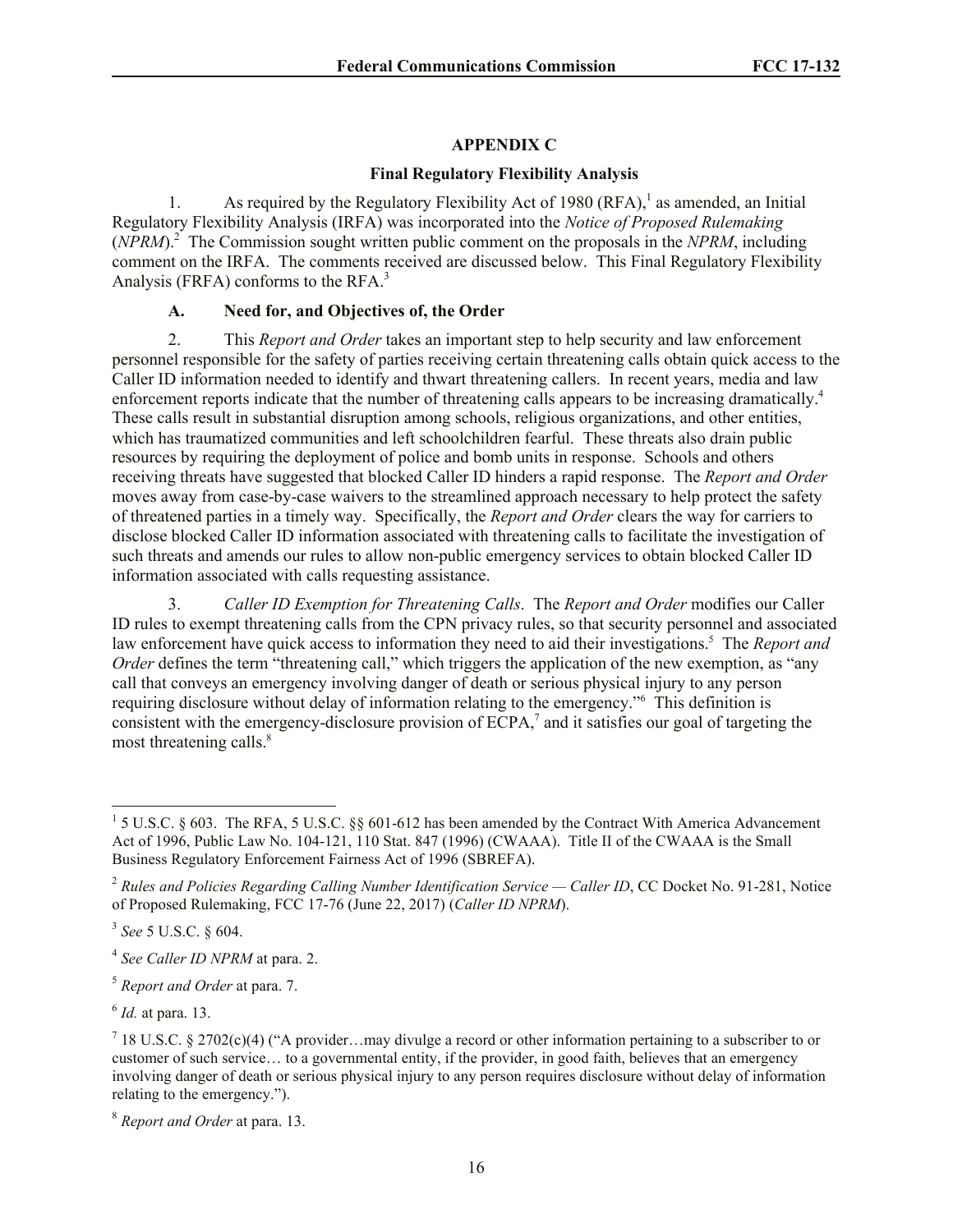4. *Law Enforcement Involvement*. To ensure the exemption is not abused, a request for blocked Caller ID associated with a threatening call must be made by law enforcement on behalf of the threatened party.<sup>9</sup> We believe that this requirement will, among other things, ensure that such requests concern a *bona fide* threatening call and will not be a pretext for obtaining blocked Caller ID for other purposes. $10$ 

5. *Only Law Enforcement and Security Personnel Receive Blocked Caller ID*.Only law enforcement personnel and others responsible for the safety and, as directed by law enforcement, security personnel of the threatened party should *receive* the otherwise protected Caller ID information in the case of threatening calls.<sup>11</sup> The *Report and Order* limits the disclosure of the blocked Caller ID information to prevent abuse of the disclosure process,<sup>12</sup> and to protect the privacy interests of parties who may block their Called ID for valid privacy interests, such as domestic violence victims.<sup>13</sup> The *Report and Order* defines security personnel as "those individuals directly responsible for maintaining safety of the threatened entity consistent with the nature of the threat."<sup>14</sup>

6. *Conditions on Receipt of Blocked Caller ID Information*. The *Report and Order* includes the following conditions in our rule for law enforcement or security personnel of the called party investigating the threat: (1) the CPN on incoming restricted calls may not be passed on to the line called; (2) any system used to record CPN must be operated in a secure way, limiting access to designated telecommunications and, as directed by law enforcement, security personnel; (3) telecommunications and, as directed by law enforcement, security personnel may access restricted CPN data only when investigating calls involving danger of death or serious physical injury to any person requiring disclosure without delay of information relating to the emergency, and shall document that access as part of the investigative report; (4) carriers transmitting restricted CPN information must take reasonable measures to ensure the security of such communications; (5) CPN information must be destroyed in a secure manner after a reasonable retention period; and (6) any violation of these conditions must be reported promptly to the Commission.<sup>15</sup>

7. *Carrier Obligations Under Section 222.* The disclosure required by the new exemption adopted in the *Report and Order* is consistent with section 222 of the Act. Section 222(a) states that "[e]very telecommunications carrier has a duty to protect the confidentiality of proprietary information of, and relating to, other telecommunication carriers, equipment manufacturers, and customers, including telecommunication carriers reselling telecommunications services provided by a telecommunications carrier."<sup>16</sup> Our amended rule requiring carriers to disclose blocked Caller ID information when law enforcement requests it does not contravene carriers' obligations under section 222.<sup>17</sup>

 $\overline{a}$ 

<sup>11</sup> *Id.* at para. 18.

<sup>12</sup> CTIA Aug. 21, 2017 Comments at 9.

 $14$  For example, dedicated employees tasked with security at an institution would qualify as security personnel, as opposed to a non-security tasked employee that answered the phone call that conveyed the threat, or an individual homeowner. In the case of an individual homeowner, law enforcement can take reasonable action to protect the homeowner as it conducts its investigation of a threatening call. *Report and Order* at para. 18.

<sup>15</sup> *Report and Order* at para. 19.

<sup>9</sup> *Report and Order* at para. 16.

<sup>10</sup> *Id.* at para. 16.

<sup>13</sup> *Report and Order* at para. 18.

<sup>16</sup> 47 U.S.C. § 222(a); *Report and Order* at para. 20.

<sup>17</sup> *Report and Order* at para. 20.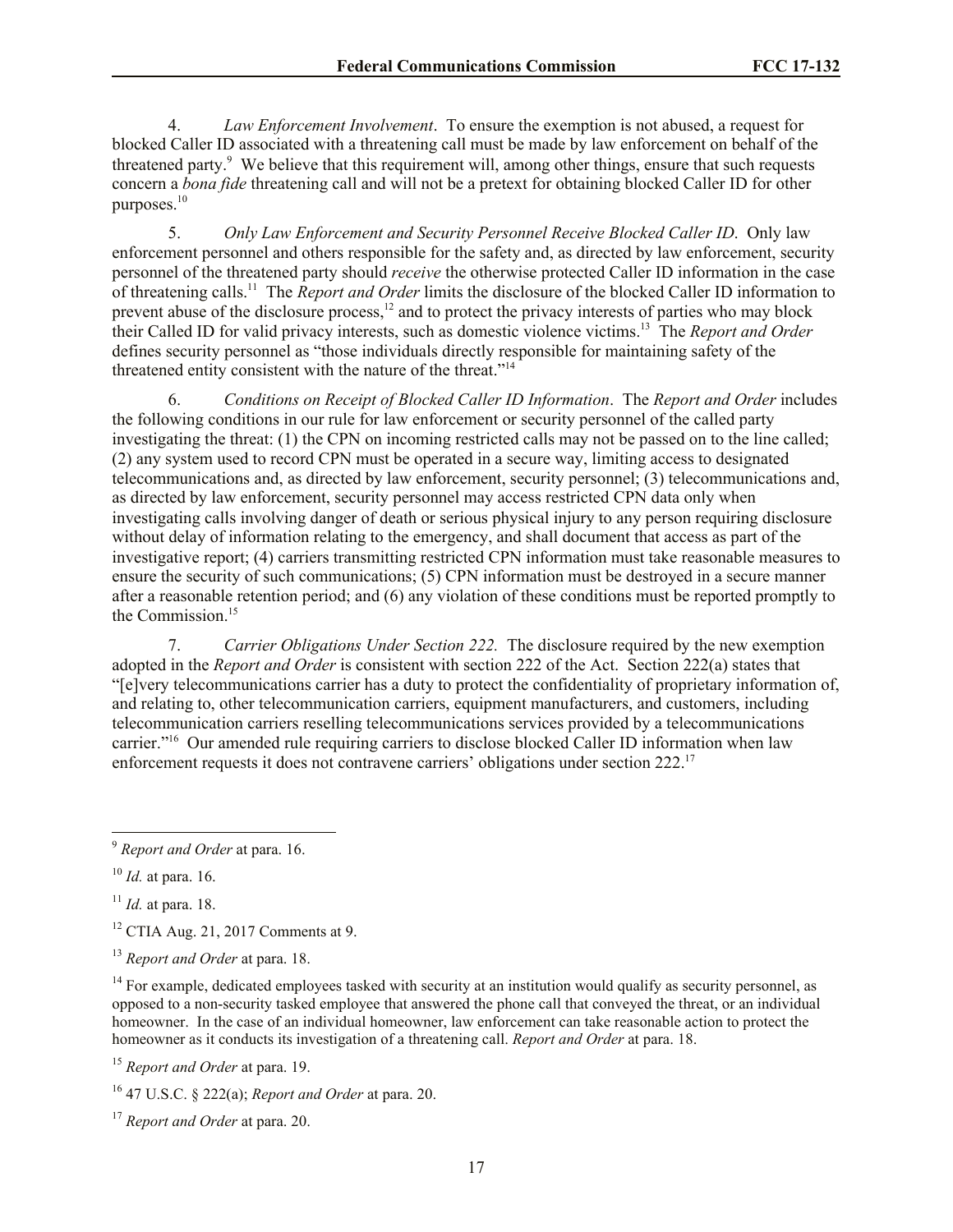8. *Jewish Community Center Temporary Waiver*. The *Report and Order* recognizes an exemption for threatening calls thereby encompassing the JCC waiver.<sup>18</sup> Accordingly, the JCC waiver is no longer necessary, and is superseded by the *Report and Order*. 19

9. *Non-Public Emergency Services*. The *Report and Order* also amends our rules to allow non-public emergency services to receive the CPN of all incoming calls from blocked numbers requesting assistance.<sup>20</sup> Amending our rules to allow non-public emergency services access to blocked Caller ID promotes the public interest by ensuring timely provision of emergency services without undermining any countervailing privacy interests.

# **B. Summary of Significant Issues Raised by Public Comments in Response to the IRFA**

10. In the *NPRM*, we solicited comments on how to minimize the economic impact of our proposals on small businesses. While commenters did not directly reference the IRFA, two of the commenters addressed the area of duplicate, overlapping, or conflicting rules,<sup>21</sup> and three addressed the burden on all carriers in determining what constitutes a "threatening call."<sup>22</sup> None of the comments pointed out any areas where small business would incur a particular hardship in complying with the rules.

11. *Rules Should Be Consistent with the Electronic Communications Privacy Act (ECPA)*. AT&T and CTIA urge that the Commission align its definition with the ECPA's emergency-disclosure exception to avoid conflicting rules.<sup>23</sup> ECPA, in relevant part, states that a provider "... may divulge a record or other information pertaining to a subscriber to or customer of such service . . . to a governmental entity, if the provider, in good faith, believes that an emergency involving danger of death or serious physical injury to any person requires disclosure without delay of information relating to the emergency."<sup>24</sup> We agree that our rule should be closely tailored to the scope of ECPA's emergencydisclosure exception.<sup>25</sup> We define the term "threatening call," which triggers the application of the new exemption, as "any call that conveys an emergency involving danger of death or serious physical injury to any person requiring disclosure without delay of information relating to the emergency."<sup>26</sup>

12. *Law Enforcement Should Validate Circumstances Surrounding Disclosure of Blocked Caller ID.* AT&T avers that the involvement of law enforcement would help insure compliance with the ECPA disclosure requirements,<sup>27</sup> and would help prevent overbroad disclosures of blocked caller ID

 $\overline{\phantom{a}}$ <sup>18</sup> *Id.* at para. 23.

<sup>19</sup> *Id*.

<sup>22</sup> AT&T Aug. 21, 2017 Comments at 2; CTIA Aug. 21, 2017 Comments at 9; Louis Taff Aug. 16, 2017 Comments at 2.

<sup>23</sup> AT&T Aug. 21, 2017 Comments at 1; CTIA Aug. 21, 2016 Comments at 5-6.

 $24$  18 U.S.C. § 2702(c)(4).

<sup>25</sup> *Report and Order* at para. 14.

<sup>26</sup> *Id.* at para. 13.

<sup>27</sup> AT&T Aug. 21, 2017 Comments at 4-5 ("To avoid creating any such conflicting obligations under Commission rules and the ECPA, the Commission should remove the proposed definition of 'threatening calls' and modify the proposed exception to Rule 64.1601(b) to be expressly consistent with Section  $2702(c)(4)$  of the ECPA. Specifically, the new exception to the Caller ID privacy rules should state that the privacy indicator for blocked

<sup>&</sup>lt;sup>20</sup> *Id.* at para. 29 (entities providing emergency services must be licensed by a state or municipality to provide such services to qualify for this exemption).

<sup>21</sup> AT&T Aug. 21, 2017 Comments at 4 ("To avoid creating any such conflicting obligations under Commission rules and the ECPA, the Commission should remove the proposed definition of 'threatening calls' and modify the proposed exception to Rule 64.1601(b) to be expressly consistent with Section 2702(c)(4) of the ECPA."); CTIA Aug. 21, 2017 Comments at 6 ("[t]he FCC proposes to create an affirmative obligation on carriers to act. Such an obligation is inconsistent with the structure of both the ECPA and the FCC's regulations").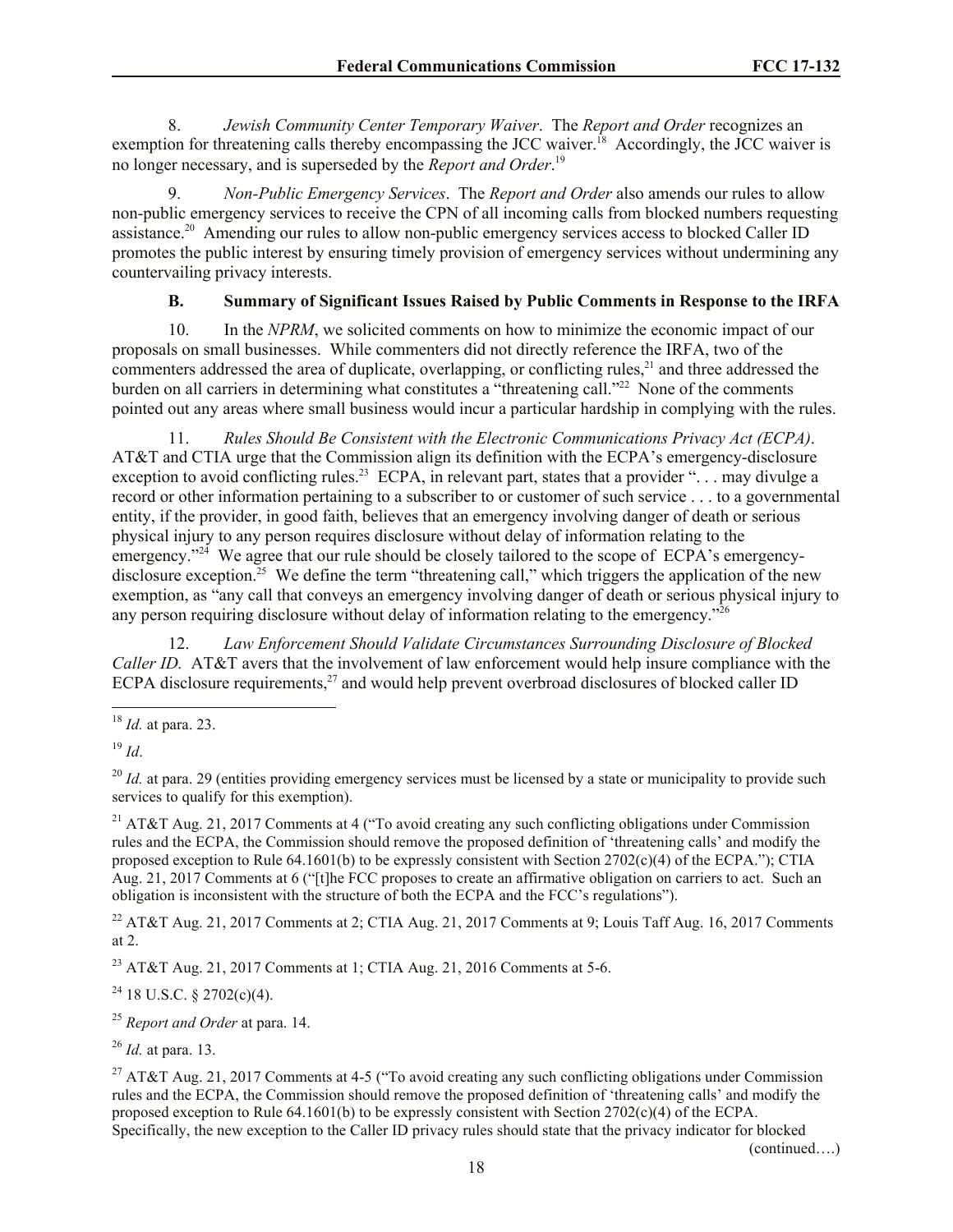information that may harm the privacy of non-threatening callers.<sup>28</sup> AT&T also states that a law enforcement safeguard would provide carriers with assurance that they are complying with the rules.<sup>29</sup> CTIA adds that requiring law enforcement involvement when restricted Caller ID information is requested would deter parties from manipulating the unblocking process.<sup>30</sup> Louis Taff believes a person with law enforcement experience should judge the circumstances surrounding a purportedly threatening call.<sup>31</sup> We find that, to ensure the exemption is not abused, a request for blocked Caller ID associated with a threatening call must be made by law enforcement on behalf of the threatened party. $32$ 

13. *No Liability For Carriers Under Our Blocked Caller ID Rules*. To the extent that AT&T asks the Commission to somehow exempt carriers from any other legal liability, we decline to do so.<sup>33</sup> Our concern is only with ensuring that Commission rules do not interfere with the ability of carriers to respond to law enforcement requests as allowed under law.<sup>34</sup> Carriers are not subject to liability for violating our Caller ID privacy rules if they disclose blocked Caller ID pursuant to our new exemption.<sup>35</sup>

14. *Spoofing*. AT&T suggests that the Commission undertake further efforts to thwart Caller ID "spoofing."<sup>36</sup> "Spoofing" occurs when a caller deliberately falsifies the information transmitted to the called party's Caller ID display to disguise their identity. Spoofing is often used as part of an attempt to trick the called party into giving away valuable personal information so that it can be used in fraudulent activity.<sup>37</sup> Federal law prohibits spoofing with the intent to defraud, cause harm, or wrongfully obtain anything of value.<sup>38</sup> Caller ID spoofing goes beyond the scope of this proceeding, but we are currently reviewing spoofing in other proceedings.<sup>39</sup>

## **C. Response to Comments by the Chief Counsel for Advocacy of the Small Business Administration**

15. Pursuant to the Small Business Jobs Act of 2010, which amended the RFA, the Commission is required to respond to any comments filed by the Chief Counsel for Advocacy of the Small Business Administration (SBA), and to provide a detailed statement of any change made to the proposed rules as a result of those comments.<sup>40</sup> The Chief Counsel did not file any comments in response to the proposed rules in this proceeding.

(Continued from previous page)

- <sup>32</sup> *Report and Order* at para. 16.
- <sup>33</sup> AT&T Aug. 21, 2017 Comments at 6.
- <sup>34</sup> *Report and Order* at para. 12.
- <sup>35</sup> *Id.* at para. 12.
- <sup>36</sup> AT&T Aug. 21, 2017 Comments at 6.

<sup>39</sup> In the Matter of Call Authentication Trust Anchor, Notice of Inquiry, Docket No. 17-97 (2017); *see also* AT&T Aug. 21, 2017 Comments at 6-7; Louis Taff Aug. 16, 2017 Comments at 2.

 $40\,$  5 U.S.C. § 604 (a)(3).

Caller ID information does not apply where such information is the subject of a lawful request by a law enforcement agency as authorized by 18 U.S.C.  $\S$  2702(c)(4).").

<sup>28</sup> *See* AT&T Aug. 21, 2017 Comments at 4-6.

<sup>&</sup>lt;sup>29</sup> AT&T Aug. 21, 2017 Comments at 5.

<sup>30</sup> CTIA Aug. 21, 2017 Comments at 7-10.

<sup>31</sup> *See* Louis Taff Aug. 16, 2017 Comments at 2.

<sup>37</sup> *Report and Order* at n.21.

<sup>38</sup> 47 U.S.C. § 227(e)(1); *see also* 47 CFR § 64.1604(a); Federal Communications Commission, Spoofing and Caller ID, https://www.fcc.gov/consumers/guides/spoofing-and-caller-id (last visited Sept. 19, 2017).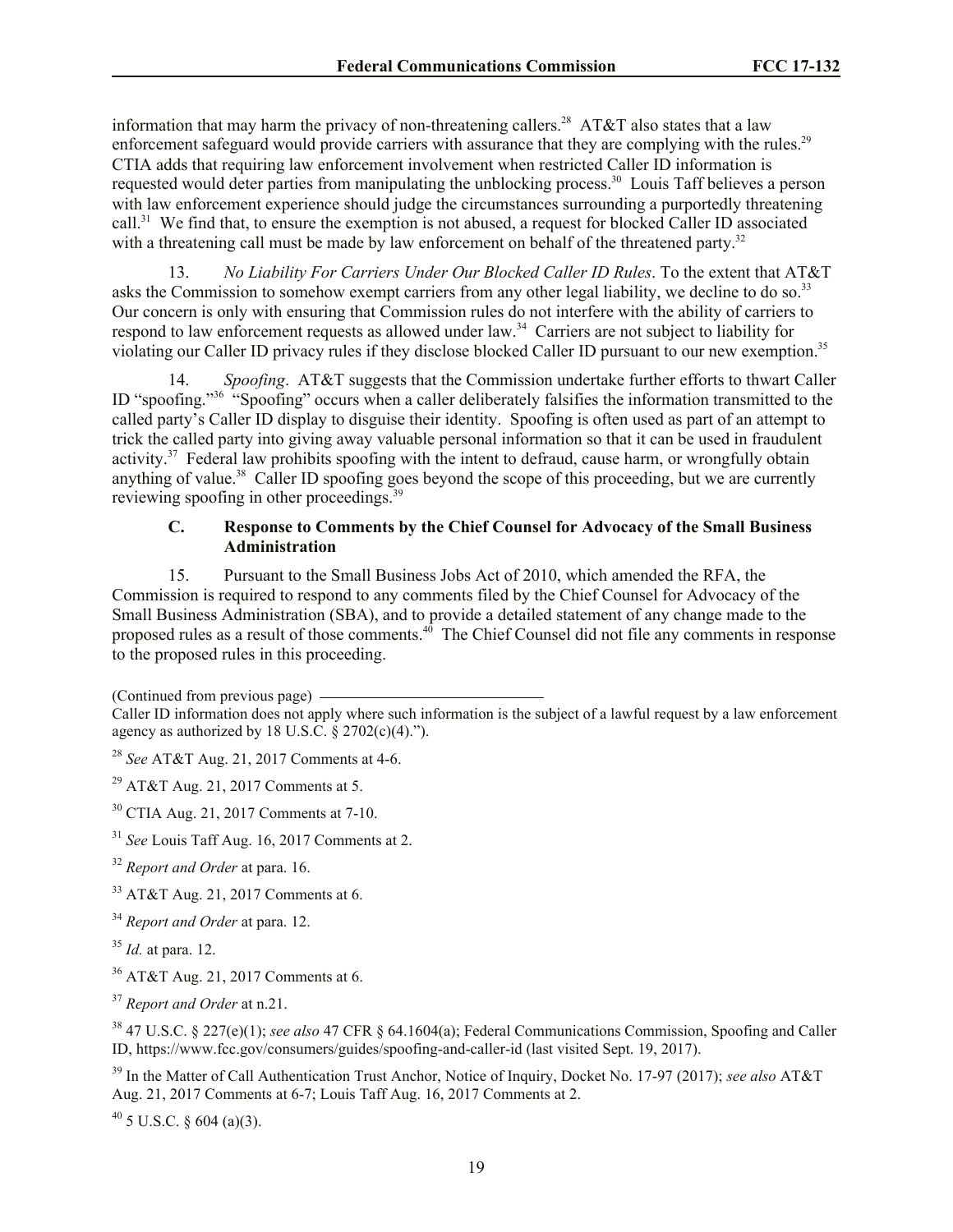# **D. Description and Estimate of the Number of Small Entities to Which the Rules Will Apply**

16. The RFA directs agencies to provide a description of, and where feasible, an estimate of the number of small entities that will be affected by the proposed rules, if adopted.<sup>41</sup> The RFA generally defines the term "small entity" as having the same meaning as the terms "small business," "small organization," and "small governmental jurisdiction."<sup>42</sup> In addition, the term "small business" has the same meaning as the term "small business concern" under the Small Business Act.<sup>43</sup> Under the Small Business Act, a "small business concern" is one that: 1) is independently owned and operated; 2) is not dominant in its field of operation; and 3) meets any additional criteria established by the Small Business Administration (SBA).<sup>44</sup> Nationwide, there are a total of approximately 28.8 million small businesses, according to the SBA.<sup>45</sup>

## **1. Wireline Carriers**

17. *Wired Telecommunications Carriers.* The U.S. Census Bureau defines this industry as "establishments primarily engaged in operating and/or providing access to transmission facilities and infrastructure that they own and/or lease for the transmission of voice, data, text, sound, and video using wired communications networks. Transmission facilities may be based on a single technology or a combination of technologies. Establishments in this industry use the wired telecommunications network facilities that they operate to provide a variety of services, such as wired telephony services, including VoIP services, wired (cable) audio and video programming distribution, and wired broadband internet services. By exception, establishments providing satellite television distribution services using facilities and infrastructure that they operate are included in this industry.<sup>346</sup> The SBA has developed a small business size standard for Wired Telecommunications Carriers, which consists of all such companies having 1,500 or fewer employees.<sup>47</sup> Census data for 2012 shows that there were 3,117 firms that operated that year. Of this total,  $3,083$  operated with fewer than 1,000 employees.<sup>48</sup> Thus, under this size standard, the majority of firms in this industry can be considered small.

18. *Local Exchange Carriers* (*LECs*). Neither the Commission nor the SBA has developed a small business size standard specifically for local exchange services. The closest applicable size standard under SBA rules is for the category wired telecommunications carriers. The U.S. Census Bureau defines this industry as "establishments primarily engaged in operating and/or providing access to transmission facilities and infrastructure that they own and/or lease for the transmission of voice, data, text, sound, and

<sup>44</sup> 15 U.S.C. § 632.

<sup>45</sup> SBA, Office of Advocacy, *Frequently Asked Questions*, https://www.sba.gov/sites/default/files/advocacy/SB-FAQ-2016 WEB.pdf (last visited Sept. 19, 2017).

<sup>46</sup> U.S. Census Bureau, 2012 NAICS Definitions, "517110 Wired Telecommunications Categories"; http://www.census.gov/cgi-bin/sssd/naics/naicsrch.

<sup>47</sup> *See* 13 CFR § 120.201, NAICS Code 517110.

<sup>48</sup> 2012 U.S. Economic Census, NAICs Code 517110, at

 $\overline{\phantom{a}}$  $41$  5 U.S.C § 603(b)(3).

 $42$  5 U.S.C. § 601(6).

 $^{43}$  5 U.S.C. § 601(3) (incorporating by reference the definition of "small business concern" in the Small Business Act, 5 U.S.C. § 632). Pursuant to 5 U.S.C. § 601(3), the statutory definition of a small business applies "unless an agency, after consultation with the Office of Advocacy of the Small Business Administration and after opportunity for public comment, establishes one or more definitions of such term which are appropriate to the activities of the agency and publishes such definition(s) in the Federal Register."

http://factfinder.census.gov/faces/tableservices/jsf/pages/productview.xhtml?pid=ECN\_2012\_US\_51SSSZ2&prodT ype=table.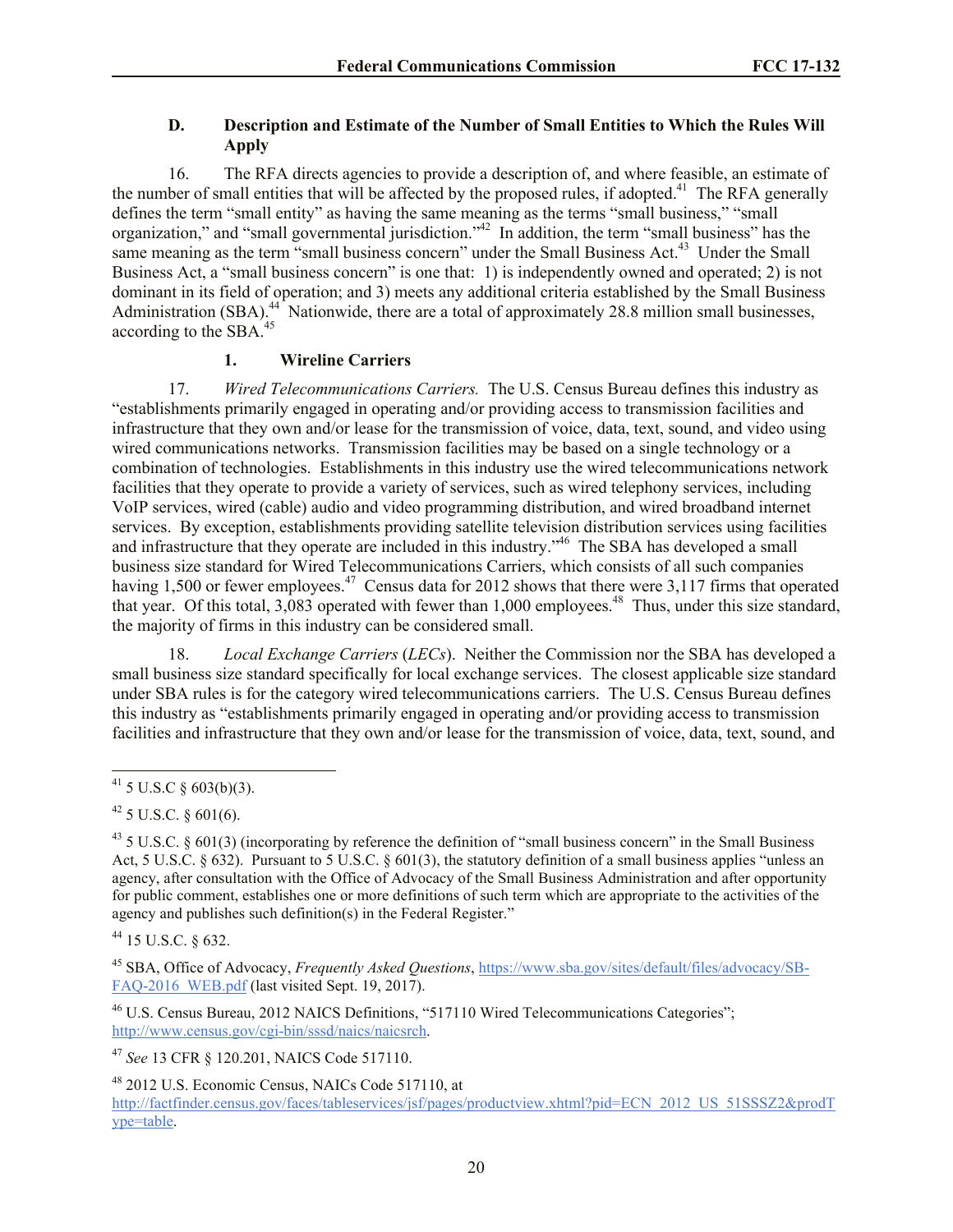video using wired communications networks. Transmission facilities may be based on a single technology or a combination of technologies. Establishments in this industry use the wired telecommunications network facilities that they operate to provide a variety of services, such as wired telephony services, including VoIP services, wired (cable) audio and video programming distribution, and wired broadband internet services. By exception, establishments providing satellite television distribution services using facilities and infrastructure that they operate are included in this industry."<sup>49</sup> Under that size standard, such a business is small if it has  $1,500$  or fewer employees.<sup>50</sup> Census data for 2012 show that there were 3,117 firms that operated that year. Of this total, 3,083 operated with fewer than 1,000 employees.<sup>51</sup> Consequently, the Commission estimates that most providers of local exchange service are small businesses.

19. *Incumbent Local Exchange Carriers* (*Incumbent LECs*). Neither the Commission nor the SBA has developed a small business size standard specifically for incumbent local exchange services. The closest applicable size standard under SBA rules is for the category wired telecommunications carriers. The U.S. Census Bureau defines this industry as "establishments primarily engaged in operating and/or providing access to transmission facilities and infrastructure that they own and/or lease for the transmission of voice, data, text, sound, and video using wired communications networks. Transmission facilities may be based on a single technology or a combination of technologies. Establishments in this industry use the wired telecommunications network facilities that they operate to provide a variety of services, such as wired telephony services, including VoIP services, wired (cable) audio and video programming distribution, and wired broadband internet services. By exception, establishments providing satellite television distribution services using facilities and infrastructure that they operate are included in this industry."<sup>52</sup> Under that size standard, such a business is small if it has  $1,500$  or fewer employees.<sup>53</sup> Census data for 2012 show that there were 3,117 firms that operated that year. Of this total,  $3,083$  operated with fewer than 1,000 employees.<sup>54</sup> Consequently, the Commission estimates that most providers of incumbent local exchange service are small businesses.

20. *Competitive Local Exchange Carriers (Competitive LECs), Competitive Access Providers (CAPs), Shared-Tenant Service Providers, and Other Local Service Providers*. Neither the Commission nor the SBA has developed a small business size standard specifically for these service providers. The appropriate size standard under SBA rules is for the category wired telecommunications carriers. The U.S. Census Bureau defines this industry as "establishments primarily engaged in operating and/or providing access to transmission facilities and infrastructure that they own and/or lease for the transmission of voice, data, text, sound, and video using wired communications networks. Transmission facilities may be based on a single technology or a combination of technologies. Establishments in this industry use the wired telecommunications network facilities that they operate to provide a variety of services, such as wired telephony services, including VoIP services, wired (cable) audio and video programming distribution, and wired broadband internet services. By exception, establishments

 $\overline{a}$ 

<sup>53</sup> 13 CFR § 121.201, NAICS code 517110.

<sup>49</sup> U.S. Census Bureau, 2012 NAICS Definitions, "517110 Wired Telecommunications Categories"; http://www.census.gov/cgi-bin/sssd/naics/naicsrch.

<sup>50</sup> 13 CFR § 121.201, NAICS code 517110.

<sup>51</sup> 2012 U.S. Economic Census, NAICs Code 517110, at http://factfinder.census.gov/faces/tableservices/jsf/pages/productview.xhtml?pid=ECN\_2012\_US\_51SSSZ5&prodT ype=table.

<sup>&</sup>lt;sup>52</sup> U.S. Census Bureau, 2012 NAICS Definitions, "517110 Wired Telecommunications Categories"; http://www.census.gov/cgi-bin/sssd/naics/naicsrch.

<sup>54</sup> 2012 U.S. Economic Census, NAICs Code 517110, at http://factfinder.census.gov/faces/tableservices/jsf/pages/productview.xhtml?pid=ECN\_2012\_US\_51SSSZ5&prodT ype=table.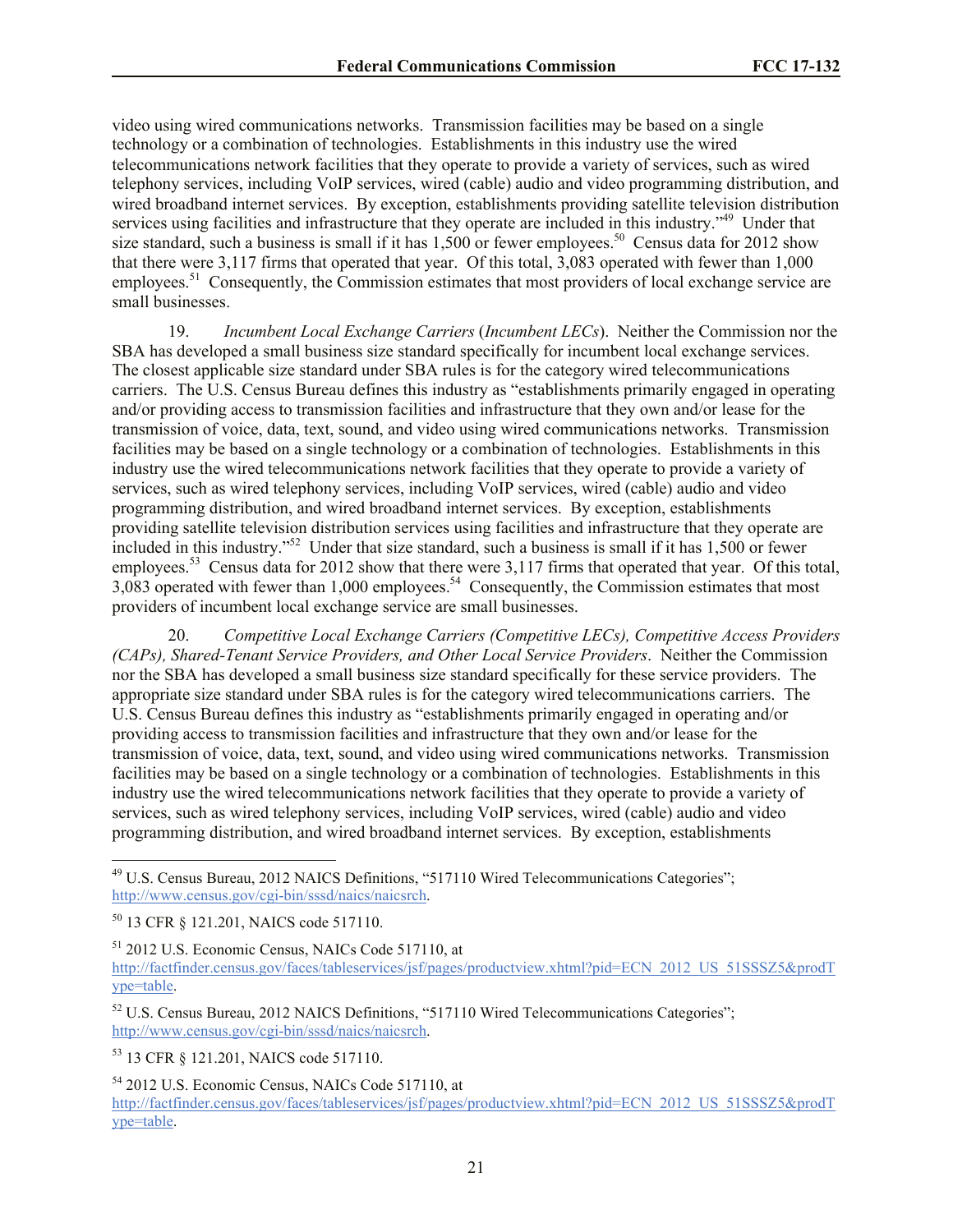providing satellite television distribution services using facilities and infrastructure that they operate are included in this industry."<sup>55</sup> Under that size standard, such a business is small if it has  $1,500$  or fewer employees.<sup>56</sup> Census data for 2012 show that there were 3,117 firms that operated that year. Of this total, 3,083 operated with fewer than 1,000 employees.<sup>57</sup> Consequently, the Commission estimates that most providers of competitive local exchange service, competitive access providers, Shared-Tenant Service Providers, and other local service providers are small entities.

21. We have included small incumbent LECs in this present RFA analysis. As noted above, a "small business" under the RFA is one that, *inter alia*, meets the pertinent small business size standard (e.g., a telephone communications business having 1,500 or fewer employees), and "is not dominant in its field of operation."<sup>58</sup> The SBA's Office of Advocacy contends that, for RFA purposes, small incumbent LECs are not dominant in their field of operation because any such dominance is not "national" in scope.<sup>59</sup> We have therefore included small incumbent LECs in this RFA analysis, although we emphasize that this RFA action has no effect on Commission analyses and determinations in other, non-RFA contexts.

22. *Interexchange Carriers.* Neither the Commission nor the SBA has developed a small business size standard specifically for providers of interexchange services (IXCs). The appropriate size standard under SBA rules is for the category wired telecommunications carriers. The U.S. Census Bureau defines this industry as "establishments primarily engaged in operating and/or providing access to transmission facilities and infrastructure that they own and/or lease for the transmission of voice, data, text, sound, and video using wired communications networks. Transmission facilities may be based on a single technology or a combination of technologies. Establishments in this industry use the wired telecommunications network facilities that they operate to provide a variety of services, such as wired telephony services, including VoIP services, wired (cable) audio and video programming distribution, and wired broadband internet services. By exception, establishments providing satellite television distribution services using facilities and infrastructure that they operate are included in this industry."<sup>60</sup> Under that size standard, such a business is small if it has  $1,500$  or fewer employees.<sup>61</sup> Census data for 2012 show that there were 3,117 firms that operated that year. Of this total, 3,083 operated with fewer than 1,000 employees.<sup>62</sup> Consequently, the Commission estimates that the majority of IXCs are small entities.

<sup>57</sup> 2012 U.S. Economic Census, NAICs Code 517110, at

http://factfinder.census.gov/faces/tableservices/jsf/pages/productview.xhtml?pid=ECN\_2012\_US\_51SSSZ5&prodT ype=table.

 $58$  5 U.S.C.  $\delta$  601(3).

 $\overline{a}$ 

<sup>&</sup>lt;sup>55</sup> U.S. Census Bureau, 2012 NAICS Definitions, "517110 Wired Telecommunications Categories"; http://www.census.gov/cgi-bin/sssd/naics/naicsrch.

<sup>56</sup> 13 CFR § 121.201, NAICS code 517110.

<sup>&</sup>lt;sup>59</sup> Letter from Jere W. Glover, Chief Counsel for Advocacy, SBA, to William E. Kennard, Chairman, Federal Communications Commission (May 27, 1999). The Small Business Act contains a definition of "small business concern," which the RFA incorporates into its own definition of "small business." 15 U.S.C. § 632(a); 5 U.S.C. § 601(3). SBA regulations interpret "small business concern" to include the concept of dominance on a national basis. 13 CFR § 121.102(b).

<sup>60</sup> U.S. Census Bureau, 2012 NAICS Definitions, "517110 Wired Telecommunications Categories"; http://www.census.gov/cgi-bin/sssd/naics/naicsrch.

<sup>61</sup> 13 CFR § 121.201, NAICS code 517110.

<sup>62</sup> 2012 U.S. Economic Census, NAICs Code 517110, at http://factfinder.census.gov/faces/tableservices/jsf/pages/productview.xhtml?pid=ECN\_2012\_US\_51SSSZ5&prodT ype=table.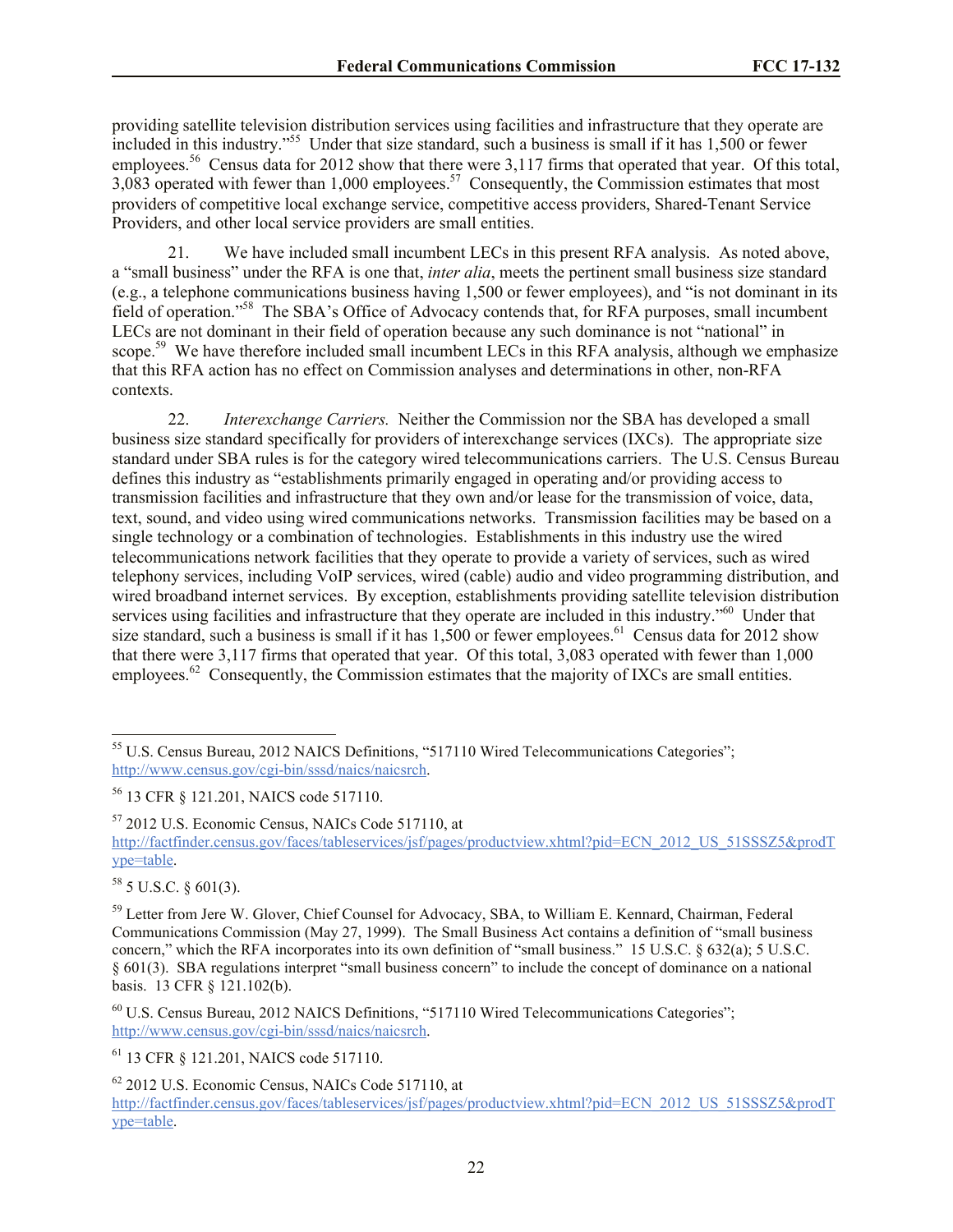23. *Other Toll Carriers.* Neither the Commission nor the SBA has developed a size standard for small businesses specifically applicable to other toll carriers. This category includes toll carriers that do not fall within the categories of interexchange carriers, operator service providers, prepaid calling card providers, satellite service carriers, or toll resellers. The closest applicable size standard under SBA rules is for wired telecommunications carriers. The U.S. Census Bureau defines this industry as "establishments primarily engaged in operating and/or providing access to transmission facilities and infrastructure that they own and/or lease for the transmission of voice, data, text, sound, and video using wired communications networks. Transmission facilities may be based on a single technology or a combination of technologies. Establishments in this industry use the wired telecommunications network facilities that they operate to provide a variety of services, such as wired telephony services, including VoIP services, wired (cable) audio and video programming distribution, and wired broadband internet services. By exception, establishments providing satellite television distribution services using facilities and infrastructure that they operate are included in this industry."<sup>63</sup> Under that size standard, such a business is small if it has  $1,500$  or fewer employees.<sup>64</sup> Census data for 2012 show that there were 3,117 firms that operated that year. Of this total,  $3,083$  operated with fewer than 1,000 employees.<sup>65</sup> Thus, under this category and the associated small business size standard, the majority of other toll carriers can be considered small.

## **2. Wireless Carriers**

24. *Wireless Telecommunications Carriers (except Satellite*). Since 2007, the Census Bureau has placed wireless firms within this new, broad, economic census category.<sup>66</sup> Under the present and prior categories, the SBA has deemed a wireless business to be small if it has 1,500 or fewer employees.<sup>67</sup> For the category of wireless telecommunications carriers (except Satellite), Census data for 2012 show that there were 967 firms that operated for the entire year. Of this total, 955 firms had fewer than 1,000 employees.<sup>68</sup> Thus under this category and the associated size standard, the Commission estimates that the majority of wireless telecommunications carriers (except satellite) are small entities. Similarly, according to internally developed Commission data, 413 carriers reported that they were engaged in the provision of wireless telephony, including cellular service, Personal Communications Service (PCS), and Specialized Mobile Radio (SMR) services.<sup>69</sup> Of this total, an estimated 261 have 1,500 or fewer  $\epsilon$ mployees.<sup>70</sup> Thus, using available data, we estimate that the majority of wireless telecommunications carriers can be considered small.

25. *Satellite Telecommunications Providers.* The category of satellite telecommunications "comprises establishments primarily engaged in providing telecommunications services to other

<sup>66</sup> U.S. Census Bureau, 2012 NAICS Definitions, "517210 Wireless Telecommunications Categories (Except Satellite)"; http://www.census.gov/cgi-bin/sssd/naics/naicsrch?code=517210&search=2012%20NAICS%20Search.

 $67$  13 CFR  $\&$  121.201, NAICS code 517210 (2012 NAICS). The now-superseded, pre-2007 CFR citations were 13 CFR § 121.201, NAICS codes 517211 and 517212 (referring to the 2002 NAICS).

<sup>68</sup> 2012 U.S. Economic Census, NAICs Code 517210, at

http://factfinder.census.gov/faces/tableservices/jsf/pages/productview.xhtml?pid=ECN\_2012\_US\_51SSSZ5&prodT ype=table.

<sup>69</sup> *Trends in Telephone Service*, tbl. 5.3.

<sup>70</sup> *Id.*

 $\overline{\phantom{a}}$ 

<sup>&</sup>lt;sup>63</sup> U.S. Census Bureau, 2012 NAICS Definitions, "517110 Wired Telecommunications Categories"; http://www.census.gov/cgi-bin/sssd/naics/naicsrch.

<sup>64</sup> 13 CFR § 121.201, NAICS code 517110.

<sup>65</sup> 2012 U.S. Economic Census, NAICs Code 517110, at

http://factfinder.census.gov/faces/tableservices/jsf/pages/productview.xhtml?pid=ECN\_2012\_US\_51SSSZ5&prodT ype=table.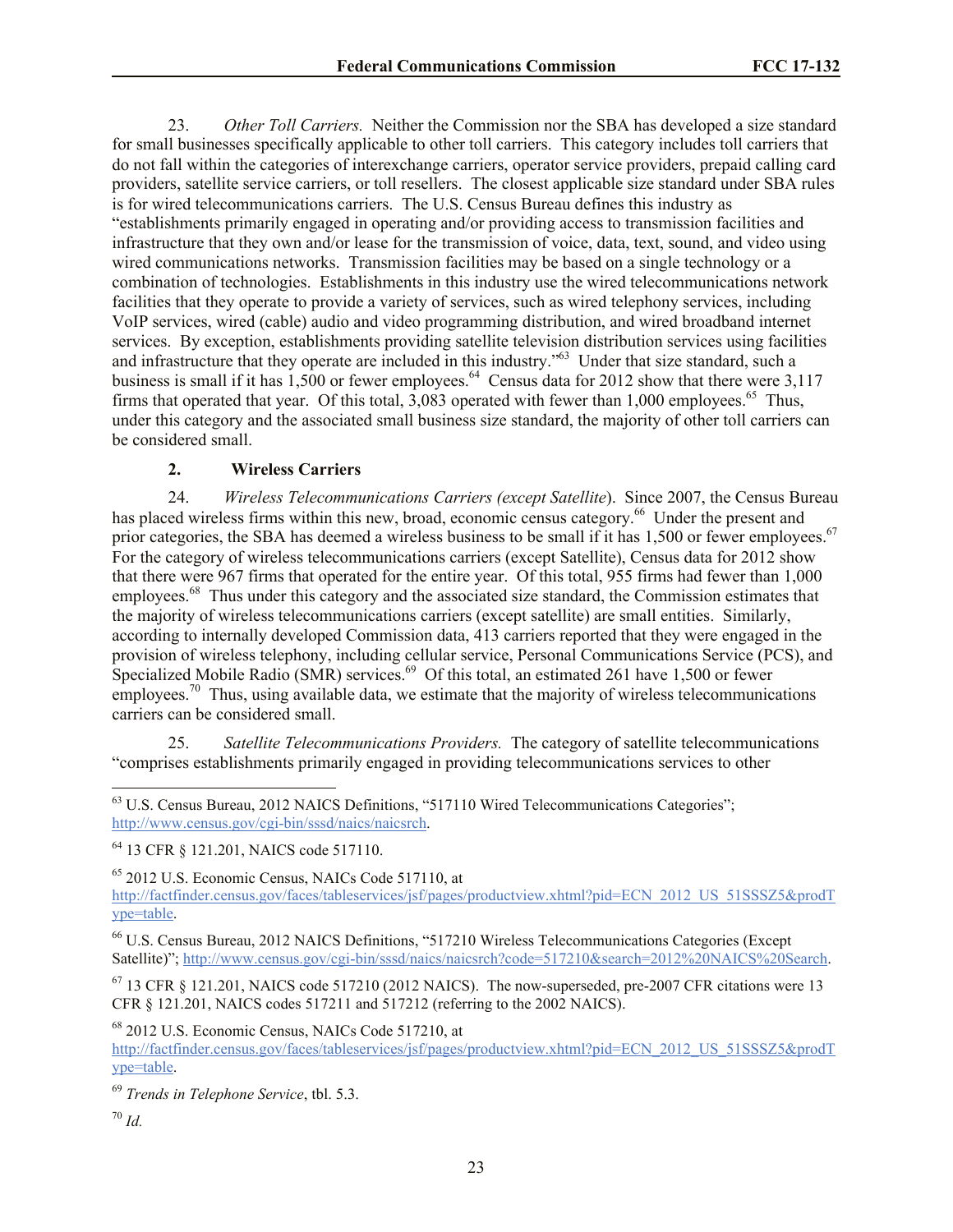establishments in the telecommunications and broadcasting industries by forwarding and receiving communications signals via a system of satellites or reselling satellite telecommunications."<sup>71</sup> This category has a small business size standard of \$32.5 million or less in average annual receipts, under SBA rules.<sup>72</sup> For this category, Census Bureau data for 2012 show that there were a total of 333 firms that operated for the entire year.<sup>73</sup> Of this total, 299 firms had annual receipts of under \$25 million.<sup>74</sup> Consequently, we estimate that the majority of satellite telecommunications firms are small entities.

26. *All Other Telecommunications.* All other telecommunications comprise, *inter alia*, "establishments primarily engaged in providing specialized telecommunications services, such as satellite tracking, communications telemetry, and radar station operation. This industry also includes establishments primarily engaged in providing satellite terminal stations and associated facilities connected with one or more terrestrial systems and capable of transmitting telecommunications to, and receiving telecommunications from, satellite systems. Establishments providing Internet services or voice over Internet protocol (VoIP) services via client-supplied telecommunications connections are also included in this industry."<sup>75</sup> The SBA has developed a small business size standard for the category of All Other Telecommunications.<sup>76</sup> Under that size standard, such a business is small if it has \$32.5 million in annual receipts.<sup>77</sup> For this category, Census Bureau data for 2012 show that there were a total of 1,442 firms that operated for the entire year.<sup>78</sup> Of this total, 1,400 had annual receipts below \$25 million per year.<sup>79</sup> Consequently, we estimate that the majority of all other telecommunications firms are small entities.

## **3. Resellers**

27. *Toll Resellers.* The Commission has not developed a definition for toll resellers. The closest NAICS Code Category is Telecommunications Resellers. The Telecommunications Resellers industry comprises establishments engaged in purchasing access and network capacity from owners and operators of telecommunications networks and reselling wired and wireless telecommunications services (except satellite) to businesses and households. Establishments in this industry resell telecommunications; they do not operate transmission facilities and infrastructure. Mobile virtual network operators (MVNOs) are included in this industry.<sup>80</sup> The SBA has developed a small business size standard for the category of Telecommunications Resellers.<sup>81</sup> Under that size standard, such a business is small if it has  $1,500$  or fewer employees.<sup>82</sup> Census data for 2012 show that 1,341 firms provided resale

<sup>73</sup> U.S. Census Bureau, 2012 Economic Census, Subject Series: Information, "Establishment and Firm Size," NAICS code 517410.

<sup>74</sup> *Id*.

 $\overline{\phantom{a}}$ 

<sup>75</sup> U.S. Census Bureau, 2012 NAICS Definitions, "517919 All Other Telecommunications," http://www.census.gov/cgi-bin/sssd/naics/naicsrch?code=517919&search=2012.

<sup>76</sup> 13 CFR § 121.201, NAICS code 517919.

<sup>77</sup> *Id*.

<sup>78</sup> U.S. Census Bureau, 2012 Economic Census, Subject Series: Information, "Establishment and Firm Size," NAICS code 517919.

<sup>79</sup> *Id*.

<sup>80</sup> https://www.census.gov/cgi-bin/sssd/naics/naicsrch?input=517911&search=2012+NAICS+Search&search=2012.

<sup>81</sup> 13 CFR § 121.201, NAICS code 517911.

 $82$  *Id.* 

<sup>&</sup>lt;sup>71</sup> U.S. Census Bureau, 2012 NAICS Definitions, "517410 Satellite Telecommunications," http://www.census.gov/cgi-bin/sssd/naics/naicsrch?code=517410&search=2012.

<sup>72</sup> 13 CFR § 121.201, NAICS Code 517410.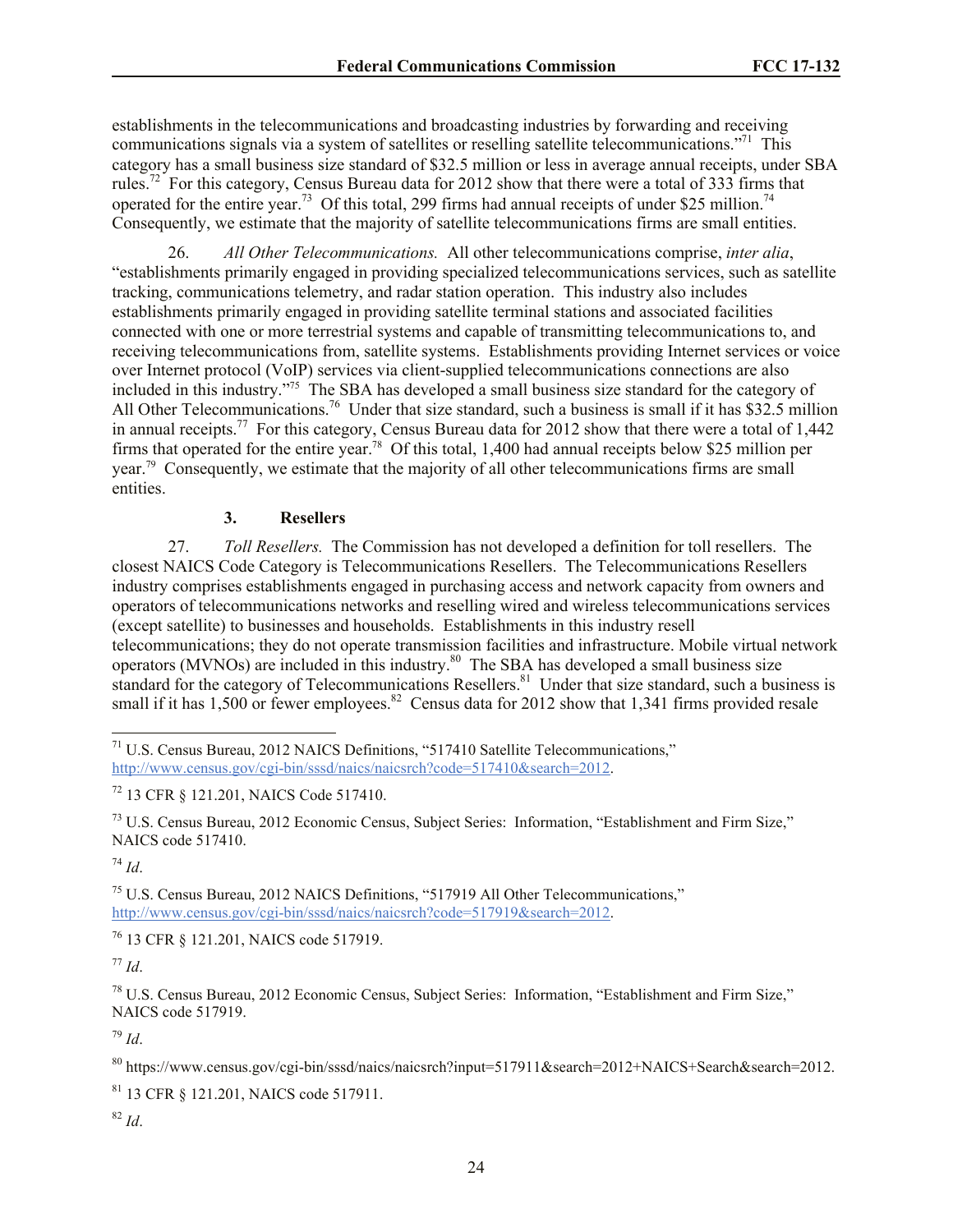services during that year. Of that number,  $1,341$  operated with fewer than  $1,000$  employees.<sup>83</sup> Thus, under this category and the associated small business size standard, the majority of these resellers can be considered small entities. According to Commission data, 881 carriers have reported that they are engaged in the provision of toll resale services.<sup>84</sup> Of this total, an estimated 857 have 1,500 or fewer employees.<sup>85</sup> Consequently, the Commission estimates that the majority of toll resellers are small entities.

28. *Local Resellers.* The SBA has developed a small business size standard for the category of telecommunications resellers. The telecommunications resellers industry comprises establishments engaged in purchasing access and network capacity from owners and operators of telecommunications networks and reselling wired and wireless telecommunications services (except satellite) to businesses and households. Establishments in this industry resell telecommunications; they do not operate transmission facilities and infrastructure. Mobile virtual network operators (MVNOs) are included in this industry.<sup>86</sup> Under that size standard, such a business is small if it has 1,500 or fewer employees.<sup>87</sup> Census data for 2012 show that 1,341 firms provided resale services during that year. Of that number, all operated with fewer than 1,000 employees.<sup>88</sup> Thus, under this category and the associated small business size standard, the majority of these prepaid calling card providers can be considered small entities.

29. *Prepaid Calling Card Providers.* The SBA has developed a small business size standard for the category of telecommunications resellers. The telecommunications resellers industry comprises establishments engaged in purchasing access and network capacity from owners and operators of telecommunications networks and reselling wired and wireless telecommunications services (except satellite) to businesses and households. Establishments in this industry resell telecommunications; they do not operate transmission facilities and infrastructure. Mobile virtual network operators (MVNOs) are included in this industry.<sup>89</sup> Under that size standard, such a business is small if it has 1,500 or fewer employees.<sup>90</sup> Census data for 2012 show that 1,341 firms provided resale services during that year. Of that number, all operated with fewer than  $1,000$  employees.<sup>91</sup> Thus, under this category and the associated small business size standard, the majority of these prepaid calling card providers can be considered small entities.

## **E. Description of Projected Reporting, Recordkeeping, and Other Compliance Requirements for Small Entities**

30. This *Report and Order* creates an exemption for threatening calls and calls to non-public emergency services from our Caller ID privacy rules. These changes affect small and large companies equally, and apply equally to all classes of regulated entities identified above.

<sup>85</sup> *Id.*

 $\overline{\phantom{a}}$ 

<sup>86</sup> https://www.census.gov/cgi-bin/sssd/naics/naicsrch?input=517911&search=2012+NAICS+Search&search=2012.

<sup>87</sup> 13 CFR § 121.201, NAICS code 517911.

<sup>88</sup> U.S. Census Bureau, 2012 Economic Census, Subject Series: Information, "Establishment and Firm Size," NAICS code 517911.

<sup>89</sup> https://www.census.gov/cgi-bin/sssd/naics/naicsrch?input=517911&search=2012+NAICS+Search&search=2012.

<sup>90</sup> 13 CFR § 121.201, NAICS code 517911.

<sup>91</sup> U.S. Census Bureau, 2012 Economic Census, Subject Series: Information, "Establishment and Firm Size," NAICS code 517911.

<sup>83</sup> 2012 U.S. Economic Census, NAICs Code 517911, at

https://factfinder.census.gov/faces/tableservices/jsf/pages/productview.xhtml?pid=ECN\_2012\_US\_51SSSZ2&prod Type=table.

<sup>84</sup> *Trends in Telephone Service*, at tbl. 5.3.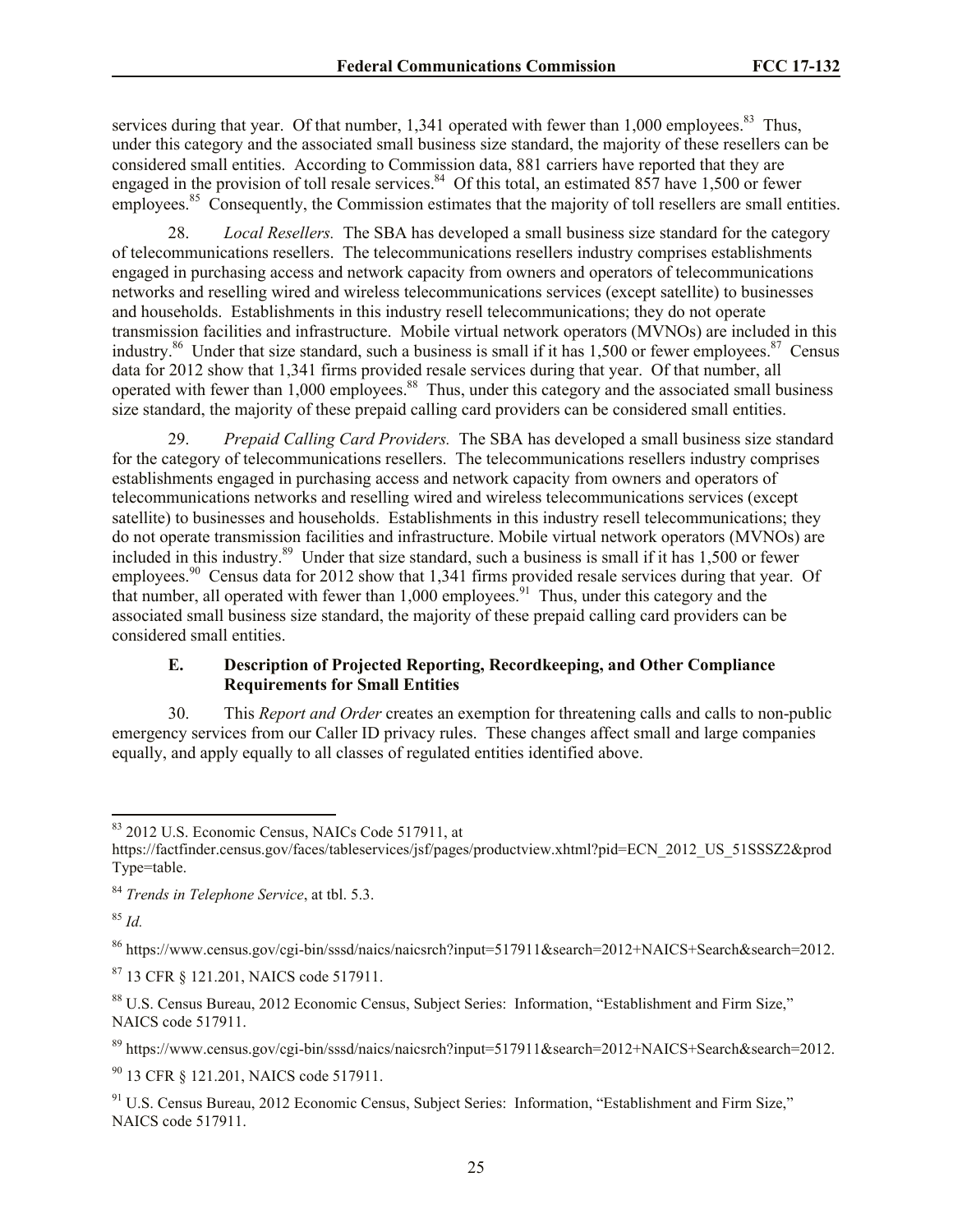31. *Reporting and Recordkeeping Requirements*. There are no new reporting requirements. This *Report and Order* amends the caller privacy rules to exempt threatening calls from the CPN privacy rules, so that associated law enforcement and, as directed by law enforcement, security personnel have quick access to information they need to aid their investigations. Voice service providers do not need to change their current recordkeeping as they have been able to provide CPN when requested in the past.<sup>92</sup>

32. This *Report and Order* adds a recordkeeping requirement. We amend our rules to allow non-public emergency services to obtain blocked Caller ID information associated with calls requesting assistance. Voice service providers will need to keep a record of when they provide blocked Caller ID associated with calls requesting assistance to non-public emergency services providers.

33. *Other Compliance Requirements*. Voice service providers will be required to release blocked Caller ID information when it is requested by law enforcement in conjunction with circumstances amounting to a threatening call and when a non-public emergency service requests blocked Caller ID. To do so, voice service providers must comply with law enforcement requests for CPN as they currently do under ECPA. We anticipate the impact will be small because of the statutory requirements already in place.<sup>93</sup>

## **F. Steps Taken to Minimize the Significant Economic Impact on Small Entities, and Significant Alternatives Considered**

34. The RFA requires an agency to describe any significant alternatives that it has considered in reaching its approach, which may include the following four alternatives, among others: (1) the establishment of differing compliance or reporting requirements timetables that take into account the resources available to small entities; (2) the clarification, consolidation, or simplification of compliance or reporting requirements under the rule for small entities; (3) the use of performance, rather than design, standards; and (4) an exemption from coverage of the rule, or any part thereof, for small entities.

35. The Commission considered feedback from the *NPRM* in crafting the final order. We evaluated the comments in light of the goal of removing regulatory roadblocks to help security and law enforcement personnel responsible for the safety of parties receiving certain threatening calls obtain quick access to the Caller ID information needed to identify and thwart threatening callers. While a commenter suggested permissive rules, we implemented mandatory rules in light of public safety concerns.<sup>94</sup> We adopt an exemption instead of simply streamlining the waiver process to allow for virtually immediate access to blocked Caller ID information upon proper request in threatening situations.<sup>95</sup> The Commission considered continuing the waiver process, but inherent delays in the waiver process do not meet the goal of streamlining access to information needed to investigate threatening calls.<sup>96</sup> In addition, the Commission reduced uncertainty, burdens and costs on small business providers that seek to relay the

 $\overline{a}$ <sup>92</sup> *See, e.g.*, *INSIGHT 100 Petition for Waiver of § 64.1601(b) Regarding the Transmission of Calling Party Number*, CC Docket No. 91-281, Memorandum Opinion and Order, 17 FCC Rcd 223 (CCB 2002) (*INSIGHT Order*; *Rules and Policies Regarding Calling Number Identification Service – Caller ID; Petition of Chevrah Hatzalah Volunteer Ambulance Corps Inc. for Waiver of Section 1601(b) of the Commission's Rules – Blocked Telephone Numbers*, CC Docket No. 91-281, Order, 28 FCC Rcd 1253 (CGB 2013) (*Hatzalah Order*); *Petition of Liberty Public School District for Waiver of Federal Communications Commission Regulations at 47 CFR § 64.1601(b)*, CC Docket No. 91-281, Memorandum Opinion and Order, 28 FCC Rcd 6412 (CGB 2013) (*Liberty School Order*); *Middletown Order,* 31 FCC Rcd at 3565.

<sup>&</sup>lt;sup>93</sup> See NTCA Sept. 19, 2017 Reply Comments at 2-3 (noting varying costs among small carriers in complying with existing law-enforcement requests under ECPA, but not discussing an expected increase in costs due to the proposed rules).

<sup>94</sup> *Id.* at para. 11.

<sup>95</sup>*Id.* at para. 10.

<sup>96</sup> *Id.*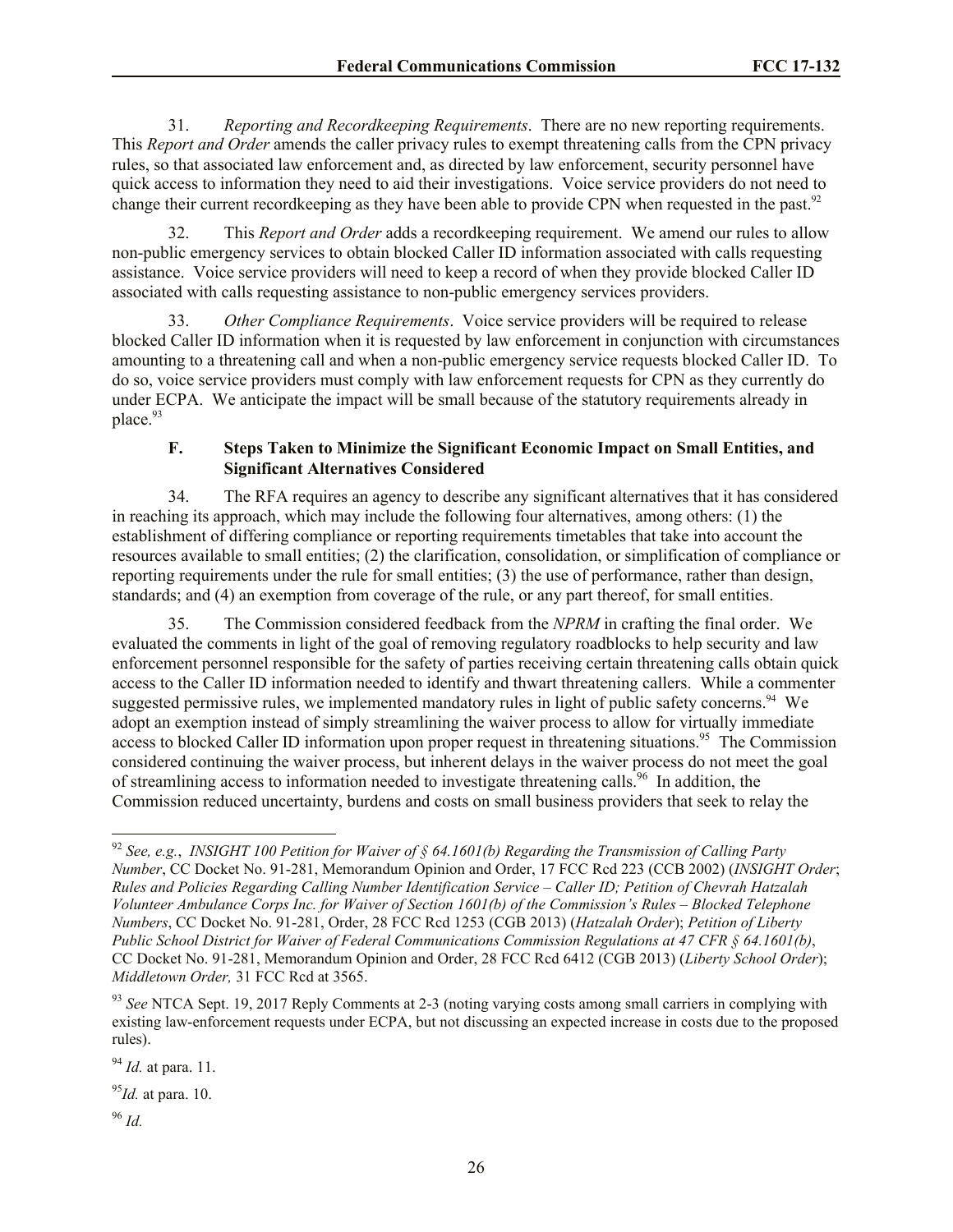blocked Caller ID information, by putting the identification of "security personnel" in the hands of law enforcement as opposed to providers.<sup>97</sup>

36. The Commission does not see a need to establish a special timetable for small entities to reach compliance with the modification to the rules. No small business has asked for a delay in implementing the rules. In considering the burden on small business, we note that they already have responsibilities under ECPA, and we align our threatening call definition with that of ECPA.<sup>98</sup> Similarly, there are no design standards or performance standards to consider in this rulemaking.

# **G. Report to Congress**

37. The Commission will send a copy of the *Report and Order*, including this FRFA, in a report to be sent to Congress and the Government Accountability Office pursuant to the Congressional Review Act.<sup>99</sup> In addition, the Commission will send a copy of the *Report and Order*, including this FRFA, to the Chief Counsel for Advocacy of the Small Business Administration. A copy of the *Report and Order* (or summaries thereof) will also be published in the Federal Register.<sup>100</sup>

 $\overline{\phantom{a}}$ 

<sup>97</sup> *Id.* at para. 18.

<sup>98</sup> *Id.* at para. 13.

 $995$  U.S.C. § 801(a)(1)(A).

<sup>100</sup> *See id*. § 604(b).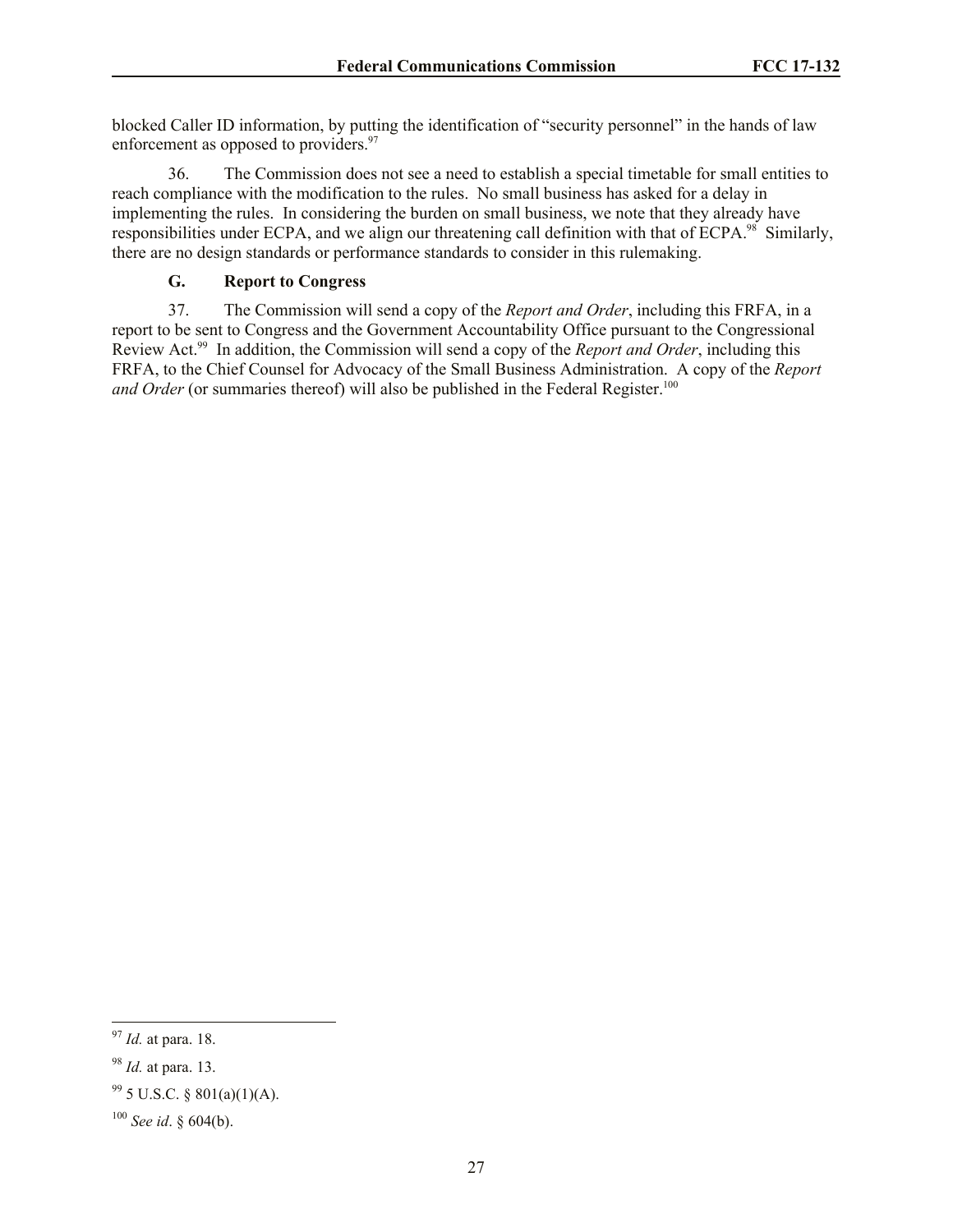## **STATEMENT OF CHAIRMAN AJIT PAI**

## Re: *Rules and Policies Regarding Calling Number Identification Services – Caller ID; Waiver of Federal Communications Commission Regulations at 47 C.F.R. § 64.1601(b) on Behalf of Jewish Community Centers*, CC Docket No. 91-281

The rash of threatening phone calls placed to many Jewish Community Centers earlier this year highlighted a disturbing trend: The number of threatening phone calls is on the rise.<sup>1</sup> This *Report and Order* responds to this development by enabling law enforcement to quickly obtain caller ID information following a threatening phone call to persons or property. This information could save lives and help apprehend those making such calls. Moreover, this measure is justified because callers who make threats should have no legitimate expectation of privacy that their caller ID information will remain secret.

I want to thank the staff for all their hard work on this *Report and Order*. From the Consumer and Governmental Affairs Bureau, thanks to Micah Caldwell, Nellie Foosaner, Karen Schroeder, Kurt Schroeder, Richard Smith, Nancy Stevenson, Mark Stone, Kristi Thornton, and Patrick Webre; from the Office of General Counsel, Douglas Klein, William Layton, Richard Mallen, Linda Oliver, and Bill Richardson; from the Wireline Competition Bureau, Kirk Burgee, Daniel Kahn, Melissa Kirkel, and Ann Stevens; and from the Office of Communication Business Opportunities, Belford Lawson.

l

<sup>&</sup>lt;sup>1</sup> See, e.g., Eric Levenson and AnneClaire Stapleton, Jewish Center Bomb Threats Top 100; Kids Pulled from Schools (Mar. 13, 2017), http://www.cnn.com/2017/02/28/us/bomb-threats-jewish-centers-jcc/ (reporting over 100 threats to 80 Jewish Community Centers); Associated Press, Statistics: Bomb Threats to Schools in New Hampshire are Up (Aug. 21, 2016), http://www.washingtontimes.com/news/2016/aug/21/statistics-bomb-threats-to-schools-innew-hampshir/ (reporting an increase in threats to New Hampshire schools); United States Bomb Data Center, Bomb Threats across the U.S. (May 24, 2016), https://www.atf.gov/resource-center/docs/bomb-threats-acrossus/download (finding an 84% increase in bomb threats to schools from 2010-2016 and an increase in bomb threats to residences) (ATF Report); Richard J. Bayne, Swatting Epidemic 'out of control' in Middletown School District (Feb. 27, 2016), http://www.recordonline.com/news/20160227/swatting-epidemic-out-of-control-in-middletownschool-district (reporting a rash of threats made to various schools in New York and the adverse impact on students); James Fisher, More School Threats in Region; FBI Assisting (Jan. 19, 2016), http://www.delawareonline.com/story/news/local/2016/01/19/fresh-round-school-threats-tuesday/78999668/ (reporting multiple phone threats to schools in Delaware, Virginia, Maryland, and Massachusetts).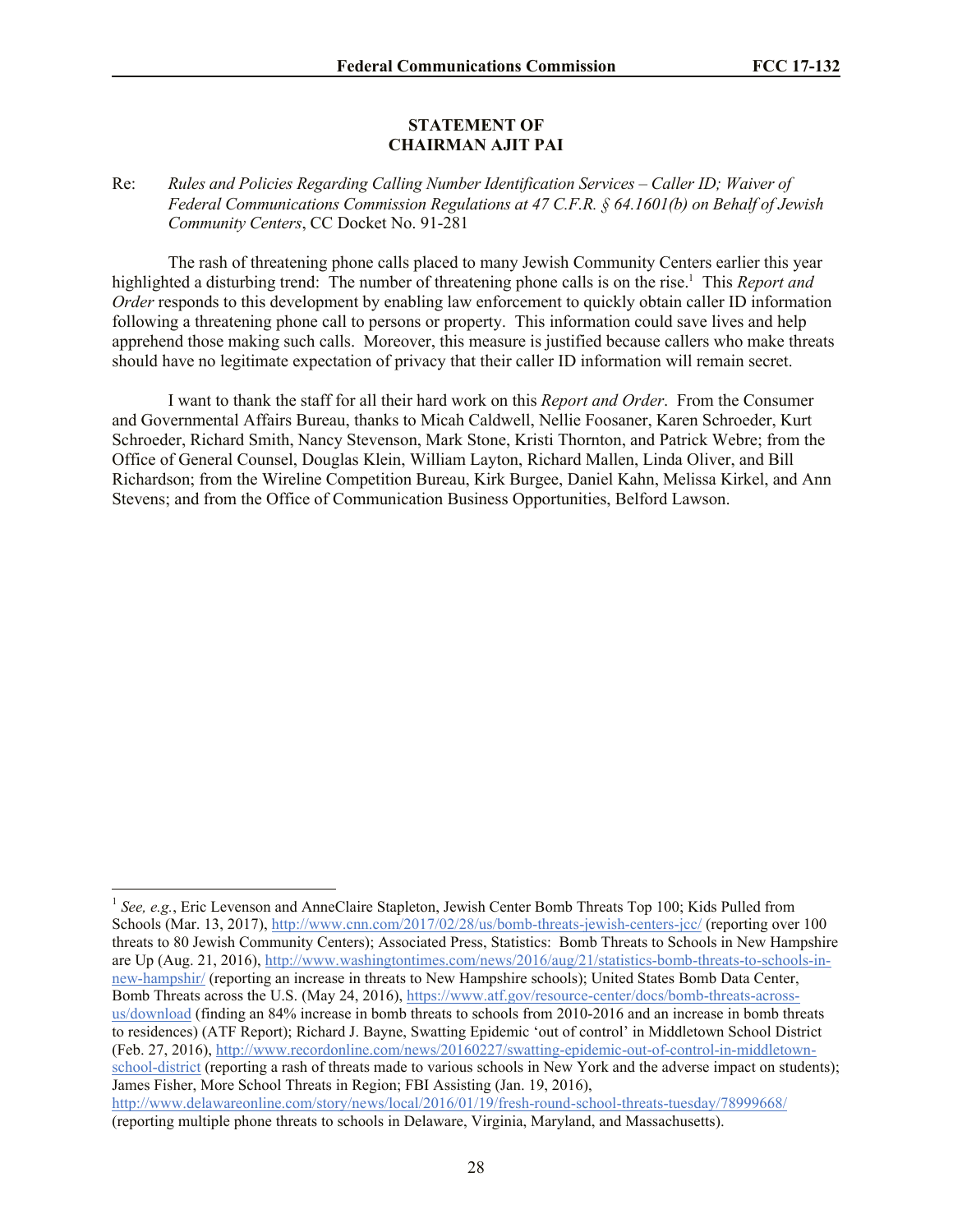## **STATEMENT OF COMMISSIONER MIGNON L. CLYBURN**

## *Re: Rules and Policies Regarding Calling Number Identification Services – Caller ID; Waiver of Federal Communications Commission Regulations at 47 C.F.R. § 64.1601(b) on Behalf of Jewish Community Centers*, CC Docket No. 91-281

Sixty years ago, nine African American students made history when they entered the doors of Central High School in Little Rock, Arkansas. In the days following September 25, 1957, it was reported that threatening phone calls were received nightly in the homes of these history-making students.

What if Caller ID existed then and the identities of the perpetrators of these threatening phone calls were quickly shared with law enforcement personnel? Maybe, I choose to think through a current day lens that it would have made a difference. Unfortunately, even with advancements in technology, law enforcement personnel continue to face challenges with identifying and thwarting threatening telephone calls. This was evidenced earlier this year by the telephoned bomb threats made against Jewish Community Centers (JCCs) across this nation.

So today, the Commission acts on a bipartisan basis to ensure that when a threatening call is made, security and law enforcement personnel can quickly access blocked Caller ID information. By aligning our definition of a threatening call with the standard set in the Electronic Communications Privacy Act (ECPA), we enable a narrowly tailored exemption of our rules. Specifically, we establish that Caller ID information can only be provided to law enforcement when such a phone call "conveys an emergency involving danger of death or serious physical injury to any person requiring disclosure without delay of information relating to the emergency."

I am grateful for the work of the Consumer and Governmental Affairs Bureau for responding to the concerns initially raised by Senate Minority Leader Charles Schumer and following through with today's Order.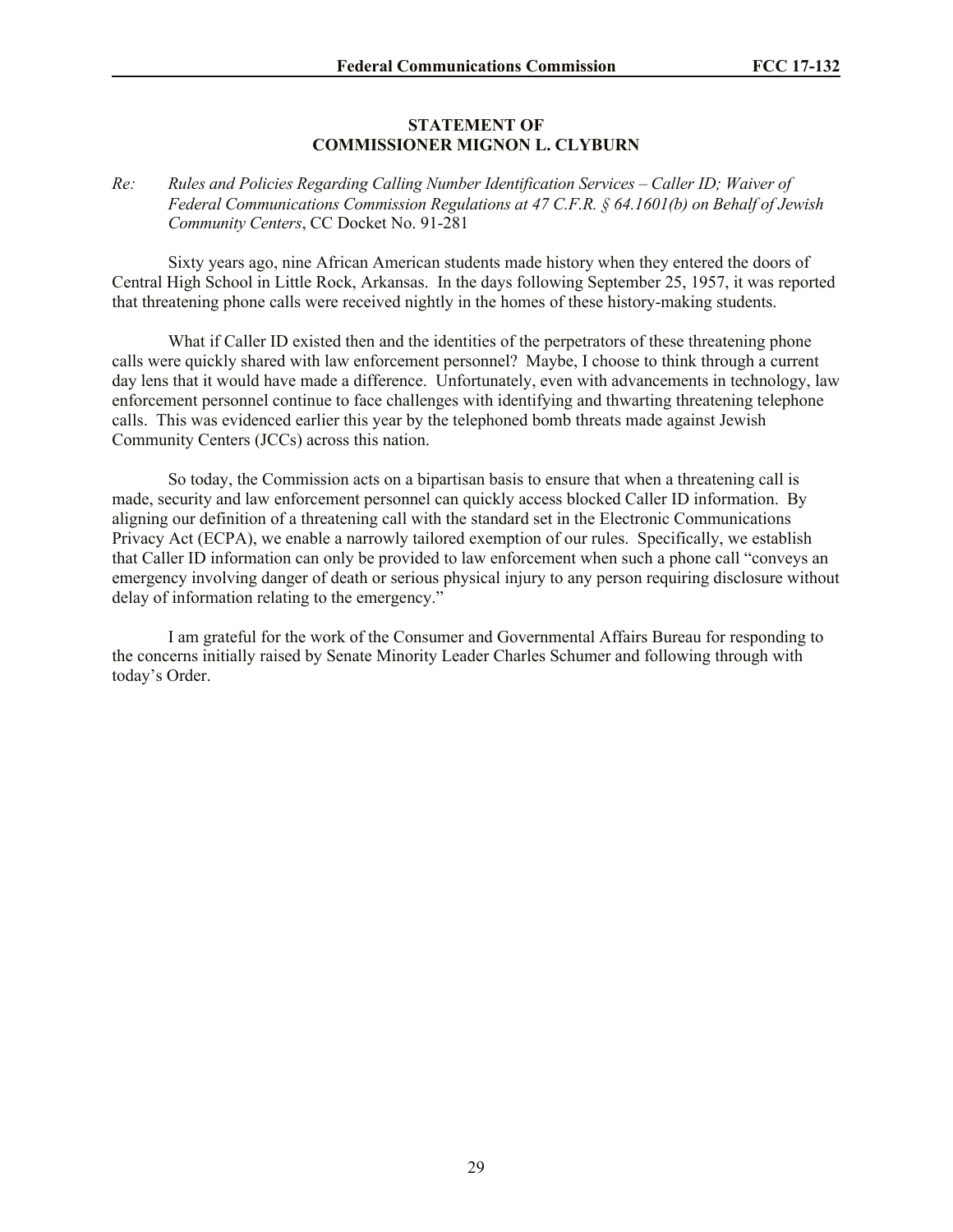## **STATEMENT OF COMMISSIONER MICHAEL O'RIELLY**

## Re: *Rules and Policies Regarding Calling Number Identification Service – Caller ID*; *Waiver of Federal Communications Commission Regulations at 47 C.F.R. § 64.1601(b) on Behalf of Jewish Community Centers*, CC Docket No. 91-281

During this proceeding, I have endeavored to strike an appropriate balance between providing information to law enforcement to help them investigate threatening calls while safeguarding the valid privacy interests of callers who may choose to block caller ID to protect themselves or others from real harms. I also sought to narrow the circumstances under which loosely defined "security personnel" could obtain access to caller ID information. I wanted to ensure that providers are not put in an untenable role of deciding whether there is a threat and who should receive information. Additionally, we must protect call recipients from bad actors or others who may claim to be security personnel to get access to the information for their own purposes.

Given the Commission's penchant for TV references, let me delve into a couple to highlight that for every legitimate security personnel, there is a James Garner of the Rockford Files or Tom Selleck of Magnum P.I. seeking to extract information for unintended purposes. The item resolves this to a satisfactory degree, I hope, by tying security personnel to those approved or authorized by law enforcement.

I thank the Chairman and staff for working with me to resolve these concerns. I vote to approve.